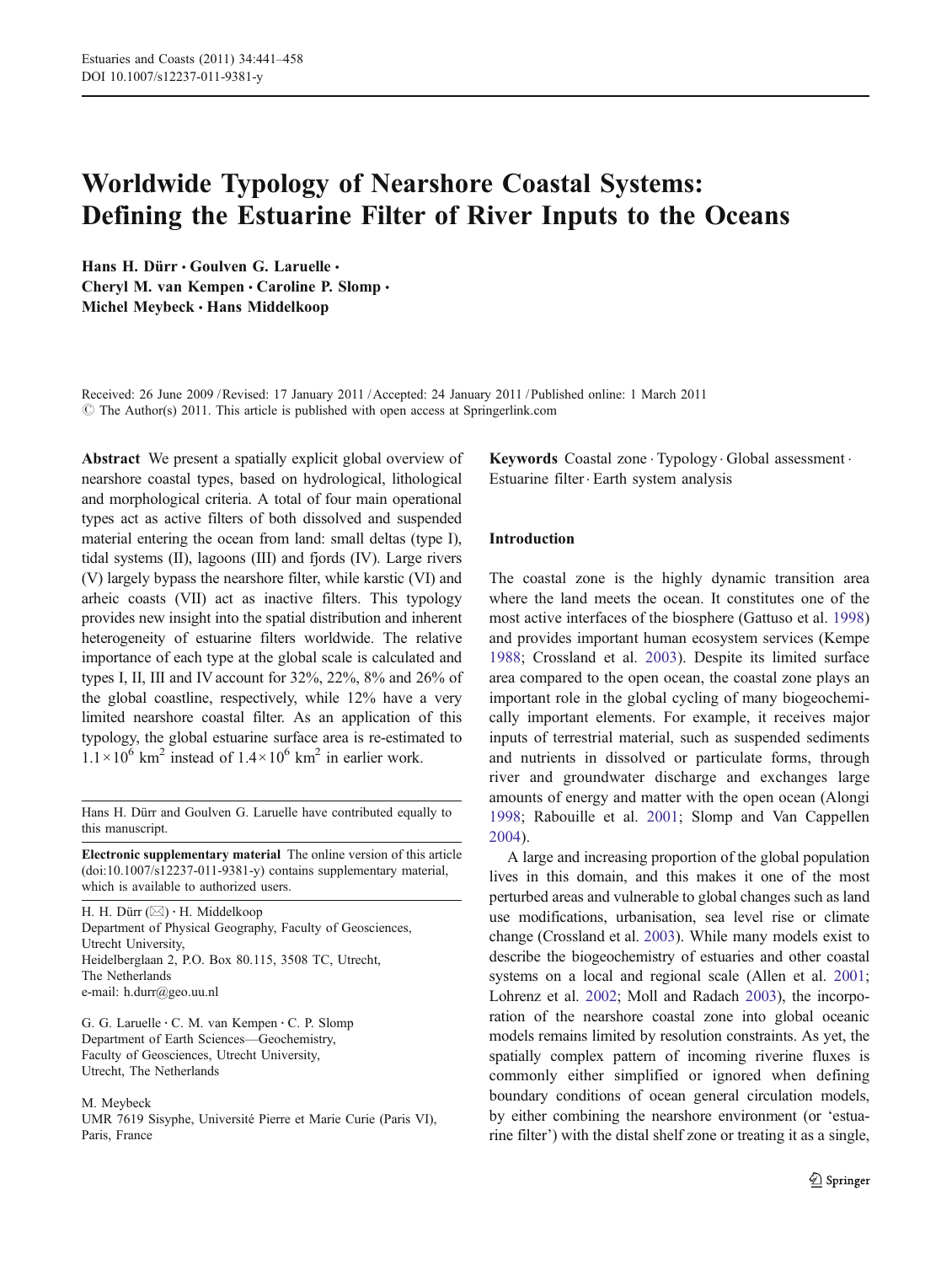homogeneous reservoir with a single river input (Aumont et al. [2001](#page-15-0); Da Cunha et al. [2007;](#page-15-0) Bernard et al. [2009\)](#page-15-0).

But how is the coastal zone defined exactly? This depends on the point of interest. Oceanographers tend to use the term for the continental shelves as a whole (Smith and Hollibaugh [1993;](#page-16-0) Crossland et al. [2003](#page-15-0)) where the shelves are seen as a filter between the realm of rivers and other continental influences and the open ocean. The shelves are often approached as a system of several layers, with the first level being the transition zone between riverine (fresh) and marine waters, generally termed as'estuaries' (Woodwell et al. [1973\)](#page-17-0).

A large body of literature exists on definitions of the different types of nearshore coastal systems. These definitions are commonly based on their origin, geomorphology, dynamics, sediment balance, biogeochemistry or ecology (Elliott and McLusky [2002](#page-15-0); Meybeck et al. [2004](#page-16-0); Schwartz [2005](#page-16-0); Meybeck and Dürr [2009\)](#page-16-0). The most wellknown global scale 'coastal typology' established to date is the one of LOICZ (Talaue-McManus et al. [2003](#page-16-0); Crossland et al. [2003](#page-15-0); Buddemeier et al. [2008\)](#page-15-0), which describes nutrient levels in individual coastal cells at 0.5° latitude– longitude resolution. The types are derived from a statistical treatment of a large number of physical and morphological criteria combining terrestrial and marine realms and including human impacts (Gordon et al. [1996](#page-15-0)). The LOICZ typology is of great value for coastal zone biogeochemical flux assessments and is the only comprehensive, spatially explicit global scale effort we are aware of. However, the results are not easily used outside the context of analysis of groups of cells with similar characteristics (i.e. clusters), since at high resolution (e.g. 1 km), cells along the coastline belonging to the same estuarine object, i.e. a bay or lagoon, can be attributed to different clusters (cf. Crossland et al. [2003,](#page-15-0) [www.ozcoasts.org.au](http://dx.doi.org/10.1007/s12237-011-9381-y), accessed 30 September 2010).

Other typologies have been developed, but their geographical extent is mostly limited to only part of the world (e.g. Australia in Digby et al. [1998](#page-15-0) and Harris et al. [2002;](#page-16-0) USA in Engle et al. [2007](#page-15-0)) and they sometimes also originate from cluster analysis and thus do not provide easy-to-use criteria (e.g. Engle et al. [2007\)](#page-15-0). Often, typologies are developed for a particular purpose and only describe single physical or geographical parameters, such as the hydrodynamics of a system (Carter and Woodroffe [1994](#page-15-0)), the degree of openness of an estuary (Bartley et al. [2001\)](#page-15-0), vulnerability to sea level rise (Vafeidis et al. [2008\)](#page-17-0) or one particular type of coast such as deltas (Davis and Fitzgerald [2004](#page-15-0)). Coastal segmentation approaches (Meybeck et al. [2006](#page-16-0)) provide geographical limits for budgeting of incoming riverine material fluxes at the global scale, but do not delineate the various types of coastal areas specifically. Finally, available maps of the global geographic distribution of coastal types typically leave some regions unclassified or include overlapping sections (Dolan et al. [1975\)](#page-15-0). There is thus still a need for a

global, comprehensive morphological coastal typology useable to distinguish types of coast that can be identified in terms of the filtering effect of incoming riverine material, i.e. as the fraction of the material effectively retained within the estuary through burial or removed through other chemical processes.

Here, we present a spatially explicit global typology, consisting of a 'ribbon' of cells distributed along the entire global coastline at a 0.5° resolution that is based on hydrological, lithological and morphological criteria. The typology was developed in a GIS framework, making it easy to use and distribute. Additionally, more than 300 objects, i.e. individual bays (such as Chesapeake Bay), lagoons (such as Patos lagoon in Brazil), fjords or other systems, are described using higher-resolution data sets. Our operational typology at half degree resolution provides a direct link to well-established databases for continental river basins at the same scale such as the simulated topological network (STN-30) by Vörösmarty et al. [\(2000a,](#page-17-0) [b](#page-17-0)). The typological approach allows the development of tools for inventory and comparison of systems. Hence, this typology can find applications that range from global mapping, regional and global budgeting of material fluxes to nutrient modelling. Furthermore, we provide an inter-type comparison of basic hydrodynamical properties and propose a revised number for the Woodwell et al. [\(1973](#page-17-0)) estimate of the global estuarine surface area.

#### Methods

#### General Approach

We define a set of four main estuarine filter types, plus three additional types for other types of coast. They are mapped according to the limits of the STN-30 river basins (Vörösmarty et al. [2000a](#page-17-0), [b\)](#page-17-0), and each final terrestrial cell is labelled with a typology code for the type of receiving coastal water body: type I—small deltas, type II—tidal systems, type III—lagoons, type IV—fjords and fjärds plus large rivers (type V) as well as karst-dominated stretches of coast (type VI) and dry (arheic) areas (type VII).

The systems included in our analysis comprise all nearshore filter types, i.e. 'estuaries' in the widest sense (Schwartz [2005\)](#page-16-0), representing the body of water bordered by rivers on the upstream boundary and the open waters of the continental shelf on the downstream boundary. This is consistent with boundaries found in the literature for individual systems. We are aware that different types of nearshore coastal water bodies can be divided into dozens of additional second-order or third-order types (e.g. Meybeck et al. [2004;](#page-16-0) Vafeidis et al. [2008](#page-17-0)). However, when mapping types at a global scale, there is a need for simplification and the introduction of groups of types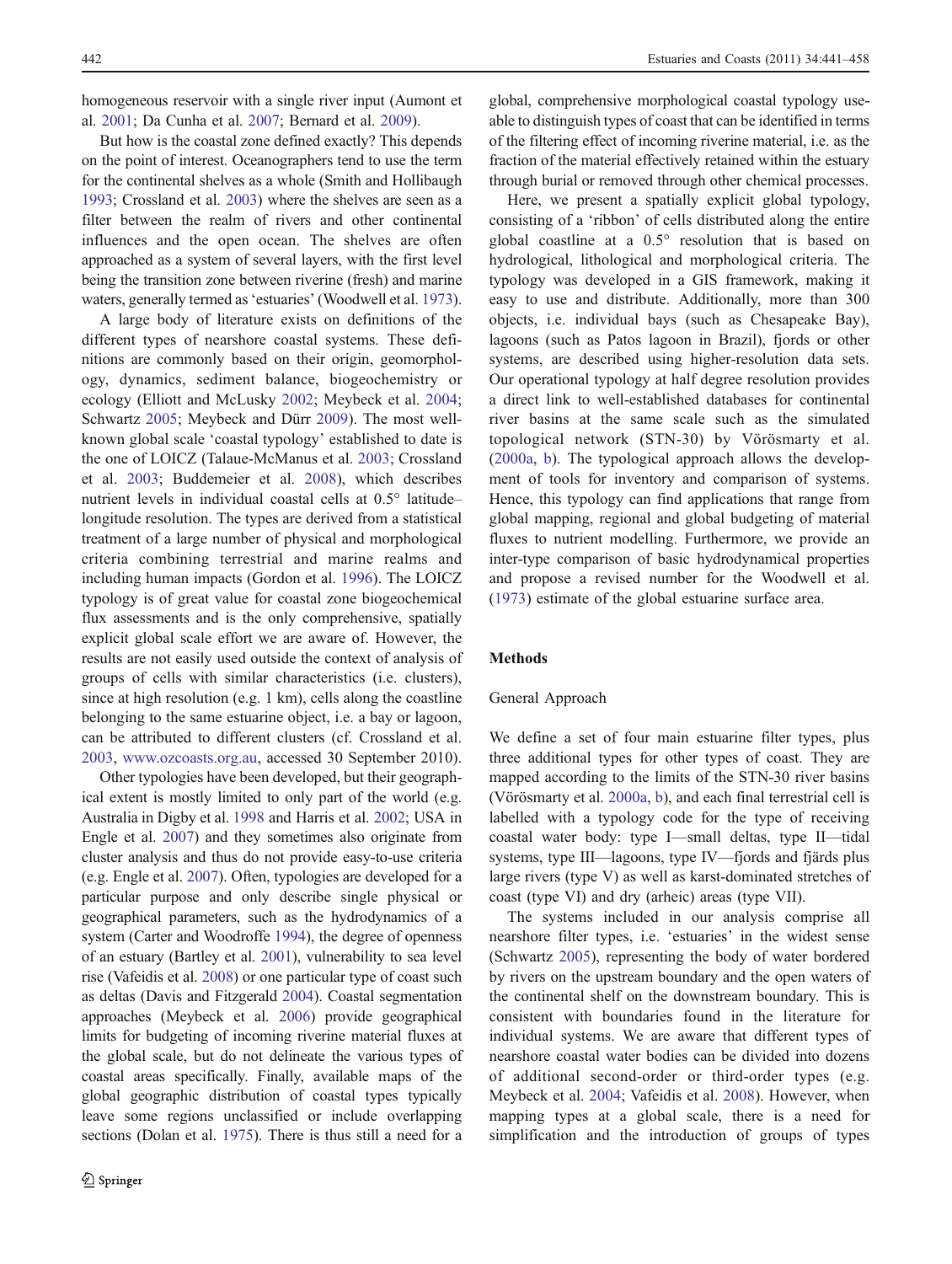where specialists would suggest important differences. We focus on the long-term filtering function for incoming riverine material. Material temporarily trapped at low tides or seasonally and released during subsequent high water stages or seasons is therefore not considered here. This implies that the types mapped here are stable over considerable time, at least of the order of tens of years. Furthermore, with our 0.5° spatial resolution, we characterise the dominant coastal types over  $\sim$ 50-km coastal stretches. We do not aim at distinguishing local differences, such as variations in shores within a single delta.

#### Conceptual Definition of Types

Our typology only concerns exorheic river basins (i.e. draining into the oceans) and aims at describing the interface between continents and the open ocean. Hence, large inner parts of continents are not included in this study for the sole reason that they flow towards enclosed internal seas such as the Caspian Sea, Aral Sea or Lake Chad (i.e. they are endorheic). Our typology refers to coastal channels and waters, not the terrestrial environment, such as a delta surface. The physical characteristics of all seven types are shown in Fig. 1.

#### Type I: Small Deltas

A delta is a coastal landform created by sediment deposition at the mouth of a river, forming an alluvial landscape, and where the sediment supplied to the coastline is not removed by tides or waves (Schwartz [2005\)](#page-16-0). Several forms of deltas are

Fig. 1 Estuarine filter types with their physical boundaries, including bedrock limit, the pertaining emerging part of the coast, and fine sediment deposit zones. For further details, see text

distinguished, e.g. river-dominated, wave-dominated or tidedominated deltas, not all leading to the classical deltaic form, coined after the Nile River delta by Herodotus (Schwartz [2005](#page-16-0)). However, many deltas worldwide have such high discharge and incoming material rates that limited filtering occurs in the internal delta channels (Meybeck et al. [2004\)](#page-16-0). As such, most of the deltas mapped in this class are comparatively small, while many of the rivers possessing larger, wellknown deltas have been indicated as 'large rivers' (type V).

#### Type II: Tidal Systems

As opposed to river deltas that protrude onto the receiving shelves, tidal systems are here defined as a river stretch of water that is tidally influenced. This definition includes rias, i.e. drowned river valleys, and tidal embayments and classical funnel-shaped estuaries that are usually characterised by comparable residence times.

#### Type III: Lagoons

Coastal lagoons are comparatively shallow water bodies that are separated from the open ocean by a barrier, such as sandbanks, coral reefs or barrier islands (Schwartz [2005\)](#page-16-0). Lagoons are generally less than 5 m deep, very elongated but narrow and are commonly orientated parallel to the coast, due to the influence of coastal currents dominating over incoming river fluxes (Meybeck et al. [2004\)](#page-16-0). The definition extends to any enclosed shallow body of water situated between the river and the coast where tidal

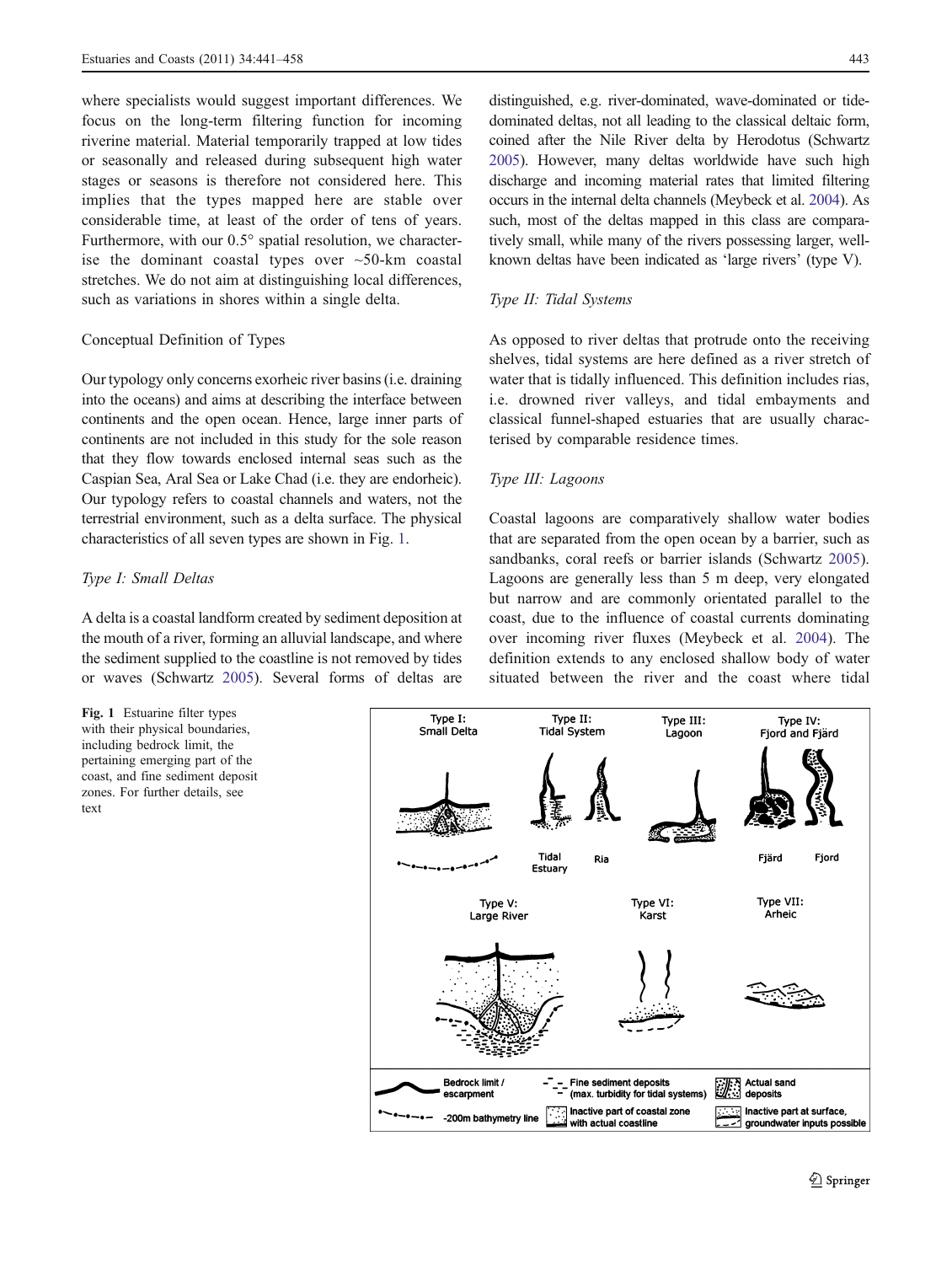influence in general is minimal. They are characterised by relatively calm waters and long residence times (several months to several years). Smallest systems where lagoons form seasonally only are not taken into account here.

#### Type IV: Fjords and Fjärds

Fjords are classical U-shaped valleys created by glaciers that were drowned and are thus characterised by long, often narrow inlets with very steep topographies (Syvitski et al. [1987](#page-16-0)). Major fjords can be very deep, such as the Sognefjord in Norway that reaches depths of over 1,000 m (Sørnes and Aksnes [2006](#page-16-0)). Fjords generally are separated from the open sea by a sill or rise at their mouth, due to the presence of the former glacier's terminal moraine. Fjärds are wider and shallower and have more gentle, lateral slopes. They share the glacial origin and are characterised by many islands. A typical representative of this type of coast is the Swedish coast around Stockholm.

#### Limited or Non-filter Types

Type V: Large Rivers In this type, the major biogeochemical processing of incoming river fluxes, especially at high flow stages when the comparatively largest amounts of material are delivered, takes place in a plume on the continental margin (type V—large rivers, or 'RiOMars', i.e. river-dominated ocean margins, Dagg et al. [2004](#page-15-0); McKee et al. [2004\)](#page-16-0). Meybeck et al. [\(2004](#page-16-0)) have remarked that deltas generated by high runoff and high erosion rivers are also very limited filters, i.e. the filtering capacity is mostly effective during low flows and is very reduced at high flows. Some of these large systems may be influenced by tides: Ebb and flood tides tend to flow through different channels, and tide-dominated deltas are characterised by a braiding network of streams and many islands. We therefore include a subtype (type  $V_b$ ) for tidal large rivers.

Type VI: Karst-Dominated Coast Karst describes a system of landforms that are dominated by dissolution of carbonate rock (Ford and Williams [1989\)](#page-15-0). This leads to distinct landscapes, such as observed along the coasts of the Eastern Adriatic, Northern Borneo or parts of Vietnam (Ha-Long Bay; Herak and Stringfield [1972\)](#page-16-0). Submarine groundwater discharge is important in these areas (Slomp and Van Cappellen [2004](#page-16-0); Fleury et al. [2007\)](#page-15-0). While multiple submarine 'point' sources of continental waters thus occur, surface fluxes are generally negligible.

Type VII: Arheic Coast In arid regions, such as deserts, runoff is so low that significant stretches of coast are characterised by a near-total absence of water inputs

(arheism, conventionally set to runoff <3 mm year<sup>-1</sup>; Vörösmarty et al. [2000a](#page-17-0), [b;](#page-17-0) Fekete et al. [2002](#page-15-0)) from the continent to the ocean.

#### Determination of Types of Estuarine Coastal Filters

The development of the typology consisted of several successive steps, following a decision tree (Fig. [2](#page-4-0)) using an iterative process that included multiple verifications, and decisions on the identification and clustering of various coastal types.

#### Step 1: Exorheic vs. Endorheic Parts of the Continents

Endorheic river basins flow towards internal seas and lakes. Hence, the material carried never reaches the ocean. The digitized global potential river network (Vörösmarty et al. [2000a](#page-17-0), [b\)](#page-17-0) was used to distinguish between systems draining to the external parts of the continents (exorheism) vs. internal basins (endorheism).

#### Step 2: Limited or Absent Filter: Rheism—Arheism, Karst

The second step involved establishing whether a river basin is intercepted by an estuarine filter before reaching the coastal ocean. Such a filter can be absent due to arheism, or submarine groundwater discharge. Arheic systems were differentiated from rheic systems when average runoff over the whole watershed is less than 3 mm year<sup> $-1$ </sup> (Vörösmarty et al. [2000a,](#page-17-0) [b](#page-17-0); Fekete et al. [2002\)](#page-15-0). Carbonate rock dominance on the last terrestrial cell of the upstream river basin (Dürr et al. [2005](#page-15-0)) was used to indicate karst occurrence (type VI). Larger systems mostly develop other dominant types of coast, and dominant coastal karst occurrence is thus mostly limited to catchments with very few upstream cells.

#### Step 3: Estuarine Filters—External Filters

Large rivers produce estuarine plumes that extend far beyond the defined limits of our estuarine filters and they are thus considered external filters (Meybeck and Dürr [2009](#page-16-0)). Sediments and other dissolved or particulate material are processed way beyond the nearshore area, and deposition can occur outside the limits of the continental plateau as defined by the 200-m bathymetry line (Walsh [1988](#page-17-0); Walsh and Nittrouer [2009\)](#page-17-0). Based on McKee et al. [\(2004](#page-16-0)) and Dagg et al. [\(2004](#page-15-0)), we assume that the Rhône River (with a discharge of 52  $km^3$  year<sup>-1</sup>) is the smallest large river. The geographic distribution of large river deltas was assessed using available literature (Davis and Fitzgerald [2004](#page-15-0); Ericson et al. [2006](#page-15-0)). Protruding deltas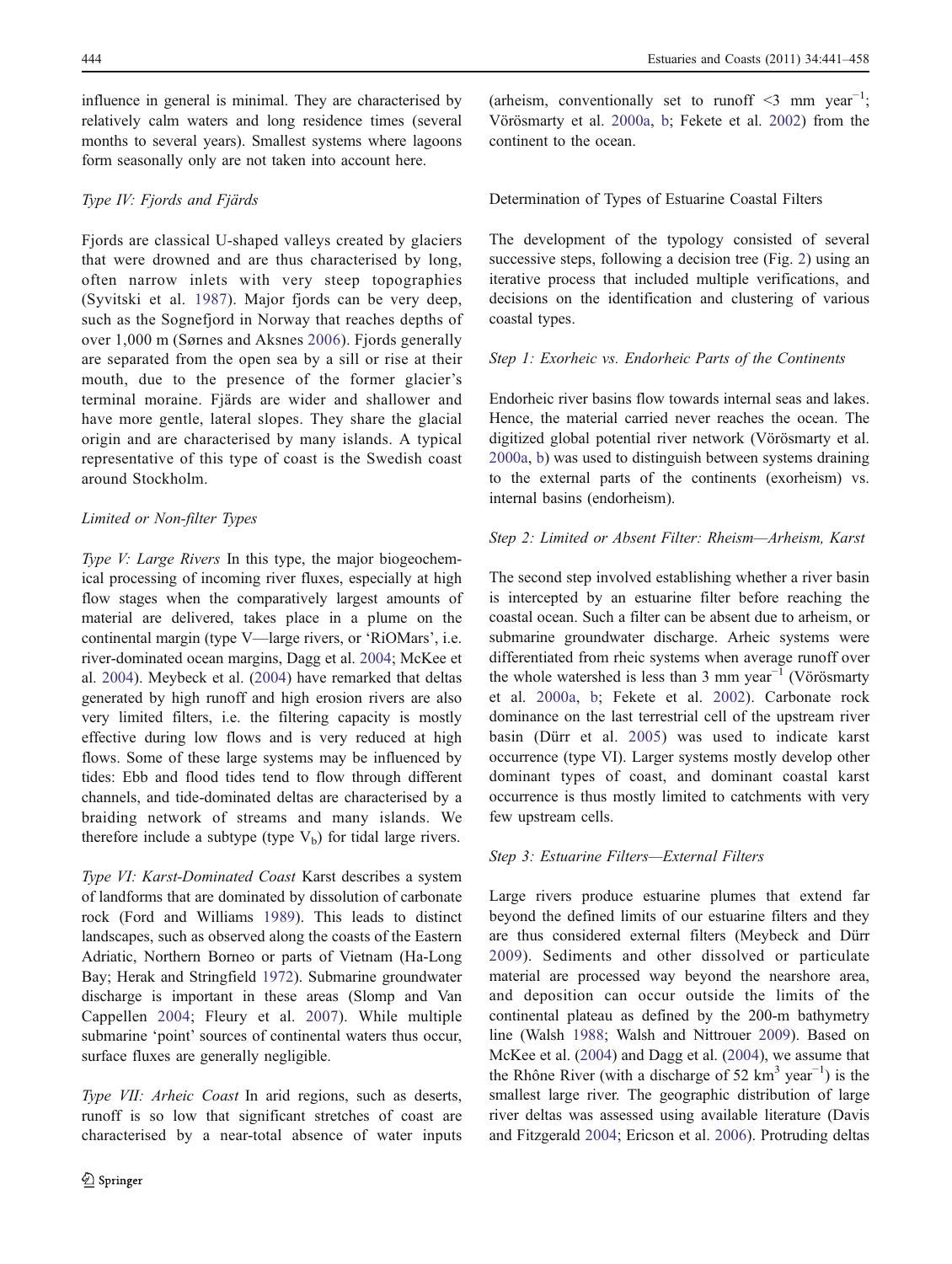<span id="page-4-0"></span>

Fig. 2 Schematic of the hierarchical steps for type determination plus continental surface area distribution (in %) of river basin catchments connected to the different types

were identified one by one using the form of the coastal morphology and the shape around the 200-m bathymetry line from the Smith and Sandwell [\(1997](#page-16-0)) dataset. Case-bycase verification revealed that most of the major deltas were associated to large rivers (type V). In some cases, large river systems were connected to large estuarine systems and were assigned to another type. Prominent examples are the Ob, St. Lawrence and the Parana and Uruguay (Rio de la Plata) rivers.

#### Step 4: Remaining Smaller Deltas

Small deltas (type I) were identified as remaining smaller deltas, mostly with surface areas (total delta area)  $\leq$ 1,000 km<sup>2</sup>. Additionally, small basins without distinct features, as well as rocky coasts and other miscellaneous types that could not be attributed to one of the other major coastal types, were clustered here.

# Step 5: Tidal Systems

Tidally dominated systems were identified by combining coastline maps showing coastal embayments with global tide amplitude maps (Hayes [1979](#page-16-0); Stewart [2000\)](#page-16-0). All macrotidal systems (tidal amplitude>2 m) were included. Furthermore, some selected systems with tidal amplitude >1 m were also chosen, based on morphological similarities with classical macrotidal estuaries. Additionally, rias were identified using the 'submerging' type on the map of Kelletat [\(1995](#page-16-0)). Systems such as the Delaware, Chesapeake Bay and San Francisco Bay are included here.

In some of the 'large river' systems (type V), tides can be important, when they propagate into the estuary. We have identified these systems as macrotidal (type  $V<sub>b</sub>$ ), using the information on tidal amplitude, combined with more detailed information for individual systems, such as the Amazon and Tocantins (Gallo and Vinzon [2005](#page-15-0)) and several Indian rivers (Harrison et al. [1997;](#page-16-0) Selvam [2003\)](#page-16-0).

# Step 6: Lagoons

River basins passing through coastal lagoons on their way to the sea were identified, based on coastal morphology (Kelletat [1995](#page-16-0)). We used a combination of the coastline shape with information derived from atlases (New York Times [1992\)](#page-16-0) or imagery sources such as Google Earth (Google [2009](#page-15-0)). Lagoons unconnected to rivers were not included.

# Step 7: Fjords and Fjärds

In our typology, fjords and fjärds were identified by systems characterised by combined (a) hard rock lithology and (b) maximum Quaternary glacier coverage extent, both derived from Dürr et al. [\(2005](#page-15-0)) and (c) coastline shape (New York Times [1992\)](#page-16-0) and bathymetry (Smith and Sandwell [1997](#page-16-0)).

# Step 8: Overlapping Types

In some cases, for single cells containing different types, a choice of a dominant type had to be made or several cells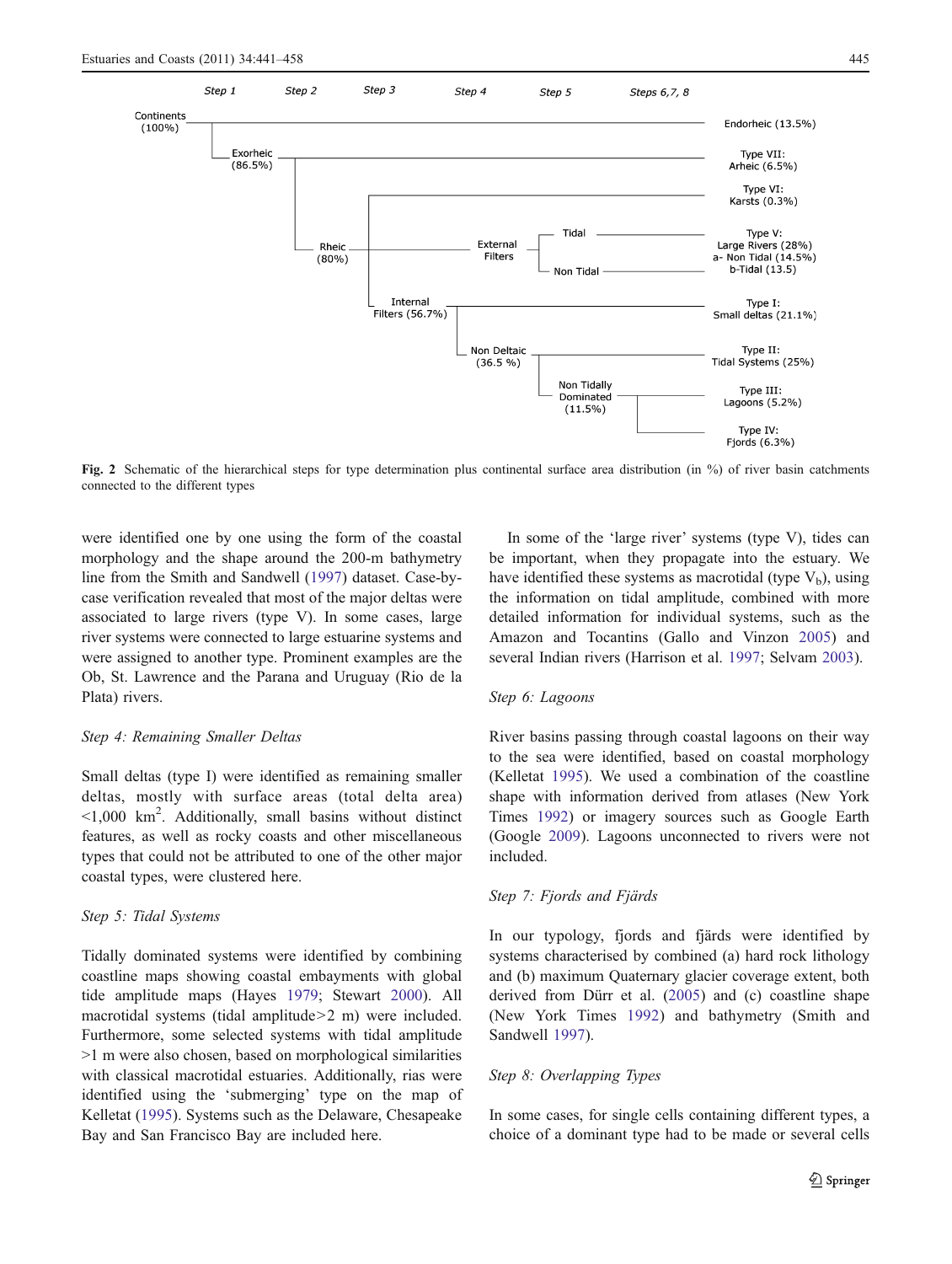were grouped to a main type. The final type assignment was based on the net filter function of different types of coastal zones. Mostly, the order of priority for the attribution of the different types was established as follows (from highest to lowest): large rivers, lagoon, arheic, karst, fjord, tidal systems (estuary and ria), identifiable deltas, fjärd, miscellaneous, mostly remaining stretches of coast (mainly assigned as small deltas).

The four types of estuarine filters that are distinguished here are ranked in an increasing order of fresh water residence time, also called flushing time, calculated by dividing the volume of a system by its incoming water flow (Sheldon and Alber [2006](#page-16-0)). Table [1](#page-6-0) summarizes how the morphological subtypes were derived from various sources.

# Individual Object Description

A set of 302 of the most important individual estuarine systems distributed worldwide were manually delimited on a higher-resolution GIS using the 'GTOPO30' coast limit (USGS-EDC 1996), at a 0.5-min resolution (about 1 km). Figure [3](#page-7-0) presents an example stretch of coast showing several of these systems along the North East Atlantic coast of the USA. The systems widely vary in size and morphological structure. The area of each system was established by connecting the outside limit points at the outlet of the systems. Note that the surface area defined here represents the water surface and does not include internal islands, salt marshes and other emerging features. This distinction is particularly important for deltas, since the delta surfaces available in the literature (Ericson et al. [2006\)](#page-15-0) usually refer to the whole deltaic domain including the emerging, terrestrial, part. Each system was then assigned to an incoming river basin via its STN-30 v.6 basin number (Vörösmarty et al. [2000a](#page-17-0), [b\)](#page-17-0). For each coastal object, we then calculated the water discharge (based on Fekete et al. [2002](#page-15-0)), sediment fluxes (based on Beusen et al. [2005\)](#page-15-0) and associated catchment basin population (data from Vörösmarty et al. [2000c](#page-17-0)). In several cases, such as the Chesapeake Bay, the Ob/Pur-Taz basins or major lagoons (Patos, Laguna Madre), several STN-30 basins connect to the same coastal object (e.g. bay or lagoon), and the ensemble of the connected systems was considered when calculating the incoming fluxes and basin pressures (see the case of the Chesapeake Bay on Fig. [3](#page-7-0)).

In order to determine the volume of each of the individually identified systems, first a GIS standard algorithm was used to transform the geographical polygon shapes from the GTOPO30 coastline into raster grids. Then, a depth was assigned to each grid cell at a resolution of 1 min, corresponding to the highest resolution of globally available consistent bathymetry data sets, in order to calculate the volumes by summarizing per object the

multiplication of the depth of each grid cell with its surface area. The global bathymetric dataset used for this purpose was Smith and Sandwell ([1997\)](#page-16-0). Several other global bathymetry datasets were tested (ETOPO2 dataset (U.S. Department of Commerce, National Oceanic and Atmospheric Administration, National Geophysical Data Center [2006](#page-17-0)) and the GEBCO database (GEBCO [2007\)](#page-15-0)), but the Smith and Sandwell ([1997\)](#page-16-0) data gave the best overall picture when compared to high-resolution data available for individual systems in the literature.

For validation purposes, surface areas and volumes of 18 systems were collected from the literature (Table [2](#page-7-0)). Despite the emphasis on tidal temperate estuaries and lagoons in many coastal studies, our collection was as representative as possible and also included fjords and several small deltas. A good correlation was observed for the surface areas between the GIS calculation and the literature values (Fig. [4a\)](#page-8-0). The robustness of the method decreases for estuaries smaller than  $300 \text{ km}^2$  (about the size of the Scheldt estuary or Apalachee Bay). In some cases, the complex boundary of a system makes a proper definition of the deltaic shape difficult. For example, this is the case for the Pearl River, which is described as having a surface area of  $1,970 \text{ km}^2$  by Wong and Cheung ([2000\)](#page-17-0), while we estimate an area of  $2,753$  km<sup>2</sup>.

The calculated volumes for the validation set correlate well with the observed values (Fig. [4b\)](#page-8-0). In contrast to the trend observed for the surface area, the largest systems do not necessarily show the best fit. This is partly due to the deep fjords which are poorly described in bathymetric datasets (Smith and Sandwell [1997\)](#page-16-0). Overall, systems larger than 4  $km<sup>3</sup>$  do not differ by more than 50%, which is the order of magnitude of the tidal prism in many macrotidal systems (Monbet [1992\)](#page-16-0).

# Results and Discussion

Spatial Distribution and Heterogeneity of Types

The worldwide distribution of the various types of estuarine filters reveals a large heterogeneity between continents and between oceanic basins, but also very clear geographical patterns (Fig. [5](#page-9-0)). Major world river basins and their coastal type are described in Table [3](#page-10-0). The observed distribution stems from a complex interplay of different factors influencing the coastal morphology, from genetic origins such as geological or glacial history to differences between the energy provided by rivers or tides, to differences between types due to a varying influx of water and sediments associated with climate, vegetation, relief, soils and other characteristics of the upstream basin.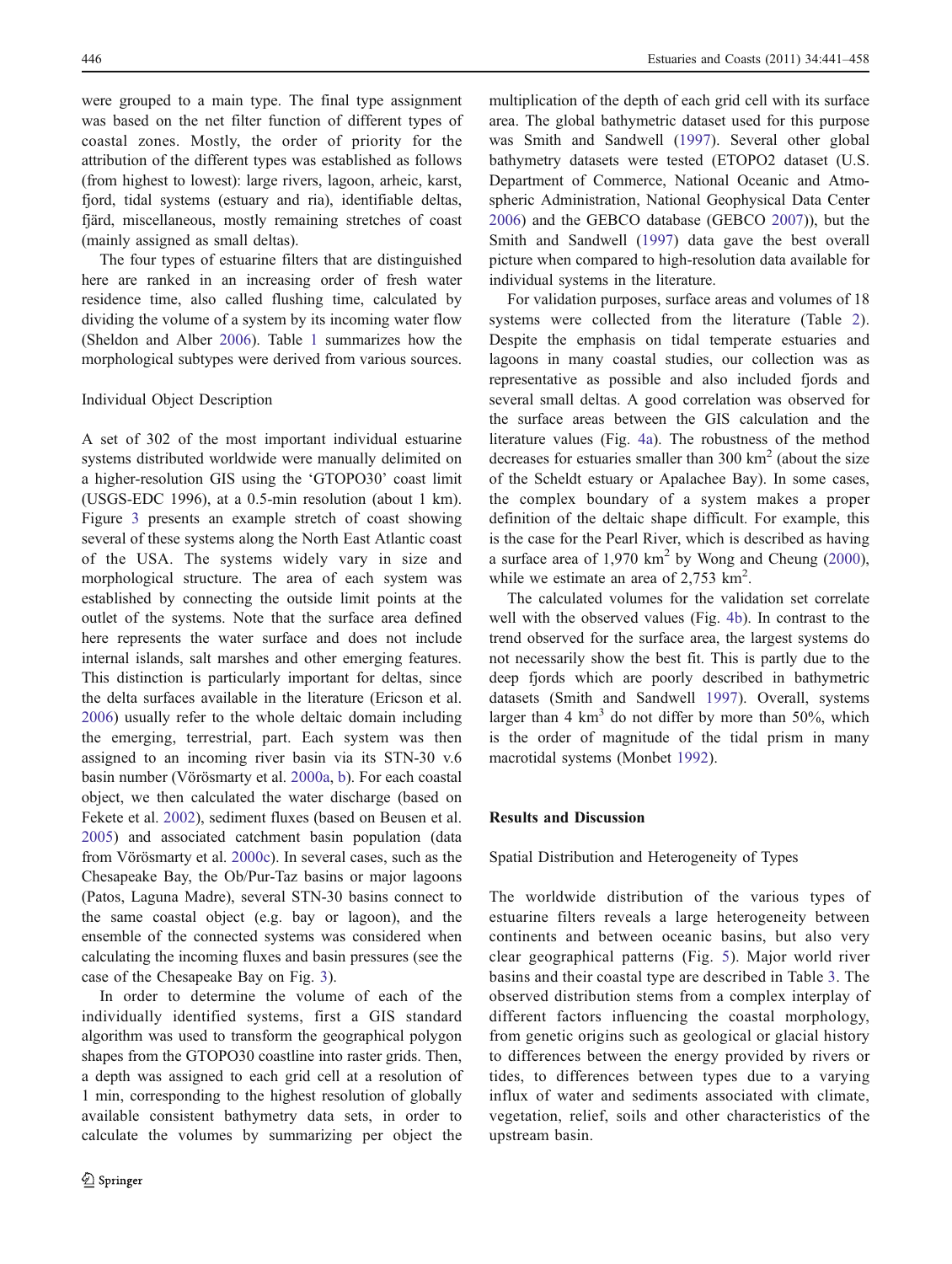<span id="page-6-0"></span>

|                          | Step Coastal type Description |                       | $_{\rm{Map}}$         |              | Satellite Lithology<br>imagery | discharge<br>River |          |          | Ice extent Bathymetry Morphology Tides Remarks |          |                                                                   | References                                   | Degree of certainty      |
|--------------------------|-------------------------------|-----------------------|-----------------------|--------------|--------------------------------|--------------------|----------|----------|------------------------------------------------|----------|-------------------------------------------------------------------|----------------------------------------------|--------------------------|
|                          | $\circ$                       | Endorheic             |                       |              |                                |                    |          |          |                                                |          |                                                                   | Vörösmarty et al.                            | $\ddagger$               |
| $\mathbf{c}$             | УII                           | Arheic                |                       |              |                                | ×                  |          |          |                                                |          | River basin runoff                                                | Fekete et al. 2002<br>$2000a$ , b            | $\ddagger$               |
|                          | $\overline{\triangledown}$    | Karst                 | $\boldsymbol{\times}$ |              | ×                              |                    |          |          |                                                |          | Carbonate lithology<br>$\leq$ 3 mm year <sup>-1</sup><br>at coast | Dürr et al. 2005                             | $^{+}$                   |
|                          |                               |                       | ×                     |              |                                |                    |          |          |                                                |          |                                                                   | 1972; Sweeting 1972<br>Herak and Stringfield |                          |
| 3                        | $\geq$                        | Large rivers          |                       |              |                                | $\mathsf{X}$       |          | $\times$ | $\boldsymbol{\times}$                          |          | RiOMars in the<br>reference                                       | McKee et al. (2004)                          |                          |
| 4                        |                               | Small deltas          | $\times$              |              |                                |                    |          |          | $\times$                                       |          |                                                                   | Davis and Fitzgerald<br>2004                 | $\downarrow$             |
|                          |                               |                       |                       |              |                                |                    |          | $\times$ | $\times$                                       |          |                                                                   | Various sources                              | $\downarrow$             |
| 5                        | $\equiv$                      | Tidal systems         |                       |              |                                |                    |          |          |                                                | $\times$ | Tidal range fields                                                | LOICZ database (Stewart<br>2000; Hayes 1979) |                          |
|                          |                               |                       |                       |              |                                |                    |          |          | $\times$                                       |          | Rias: map of                                                      | Kelletat 1995                                | $rac{1}{+}$              |
|                          |                               |                       | $\times$              |              |                                |                    |          |          |                                                |          | submergence                                                       | Meybeck et al. 2004                          |                          |
|                          |                               |                       |                       | $\times$     |                                |                    |          |          | $\times$                                       |          | Visual identification                                             | Google Earth (Google<br>2009)                |                          |
|                          | $\mathcal{L}_{\mathsf{b}}$    | Tidal large rivers    |                       |              |                                |                    |          |          | $\times$                                       | ×        |                                                                   | Various sources (see                         |                          |
| $\circ$                  | $\equiv$                      | Lagoons               | ×                     |              |                                |                    |          |          | $\times$                                       |          |                                                                   | Davis and Fitzgerald<br>main text)<br>2004   | $\downarrow$             |
|                          |                               |                       |                       | ×            |                                |                    |          |          | $\times$                                       |          | Visual identification                                             | WIFS (NASA 2006)<br>Google Earth; Sea-       |                          |
| $\overline{\phantom{a}}$ | $\geq$                        | Fjords and fjärds     |                       |              | ×                              |                    | $\times$ |          |                                                |          | Hard rock; maximum                                                | Dürr et al. 2005                             | $^{+}$                   |
|                          |                               |                       | ×                     |              |                                |                    |          |          |                                                |          | Quatemary ice extent                                              | Gregory 1913                                 | $\overline{\phantom{a}}$ |
|                          |                               |                       | $\times$              |              |                                |                    |          |          | $\Join$                                        |          |                                                                   | Meybeck et al. 2004                          |                          |
|                          |                               |                       |                       |              |                                |                    |          | X        |                                                |          | High slopes (calculated<br>from bathymetry)                       | Smith and Sandwell 1997                      | $\! + \!\!\!\!$          |
| ${}^{\infty}$            |                               | Miscellaneous systems |                       |              |                                |                    |          |          | $\Join$                                        |          |                                                                   | GTOPO30 coastline                            | $\downarrow$             |
|                          |                               |                       |                       | X            |                                |                    |          |          | $\boldsymbol{\times}$                          |          |                                                                   | Google Earth (Google<br>2009)                |                          |
|                          |                               |                       |                       | $\mathsf{X}$ |                                |                    |          |          | $\Join$                                        |          |                                                                   | Sea-WIFS (NASA 2006)                         |                          |
|                          |                               |                       |                       |              |                                |                    |          |          | $\mathsf{X}$                                   |          |                                                                   | Various                                      |                          |
|                          | $\equiv$                      | Non-tidal estuarine-  | ×                     |              |                                |                    |          |          | $\times$ $\times$                              |          |                                                                   | Gregory 1913                                 | I                        |
|                          |                               | shaped systems        |                       | $\times$     |                                |                    |          |          |                                                |          |                                                                   | Google Earth (Google<br>2009)                | $^{+}$                   |
|                          |                               |                       |                       |              |                                |                    |          |          | ×                                              |          |                                                                   | various other sources                        | $+\frac{1}{x}$           |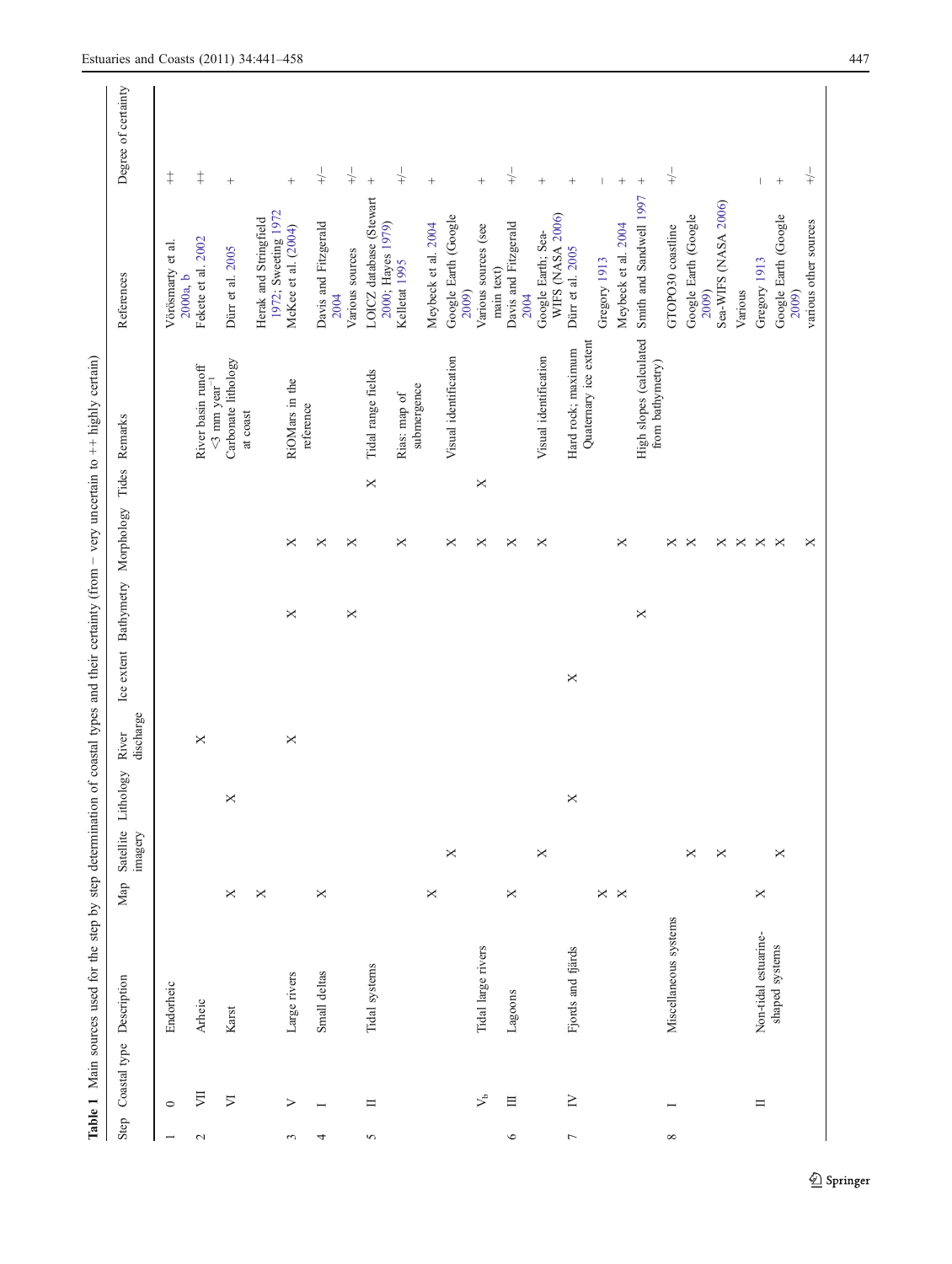<span id="page-7-0"></span>Fig. 3 Examples of estuarine objects along the Eastern coast of the USA. Physical boundaries of objects are detailed; connected river basins at STN-30 resolution (0.5°) are shown, together with the colour of the corresponding coastal type. Names of major river basins are highlighted and STN-30 v.6 basin numbers of all river systems connected to a single coastal entity/object are given. Estuarine surface area is also shown



The majority of endorheic river basins are located in Eastern Europe and Central Asia (62% of the endorheic continental area). The surfaces of the remaining continental surface landmass are widely dominated by exorheic river basins. In South and North America as well as Africa, the fraction of the watershed surface occupied by large rivers is the largest. These systems contribute to 41.6% of the continental water discharge, 25.7% of sediment load (mostly from tidal large rivers) and 33.6% of the exorheic land area, but they provide runoff to less than 1% of the global coastline (Table [4](#page-11-0)). This also leads to a biased distribution of the population. While 26.4% of the total population live in these areas, only 1.9% live in coastal areas connected to large rivers.

Table 2 Calculated and observed (when available) estuarine surface areas  $(A<sub>e</sub>)$  and estuarine volumes for selected near shore coastal systems that were manually delimited

| System           |              | $A_e$ (km <sup>2</sup> ) |          | Volume $(km3)$ |          | Reference                       |
|------------------|--------------|--------------------------|----------|----------------|----------|---------------------------------|
| Name             | Type         | Calculated               | Observed | Calculated     | Observed |                                 |
| Bug              | $\mathbf{I}$ | 61                       | 50       | n.a.           | n.a.     | Dziganshin and Yurkova (2001)   |
| Chesapeake Bay   | $\mathbf{I}$ | 10,073                   | 11,542   | 82.7           | 69.3     | Nixon et al. (1996)             |
| Delaware Bay     | $\mathbf{I}$ | 1,980                    | 1,989    | 15.4           | 19.3     | Nixon et al. (1996)             |
| Dnieper          | П            | 741                      | 750      | 8.3            | 3.0      | Dziganshin and Yurkova (2001)   |
| Gironde          | $\mathbf{I}$ | 604                      | 635      | n.a.           | n.a.     | Audry et al. $(2007)$           |
| Ob               | $\mathbf{I}$ | 34,790                   | 40,800   | 813.5          | 612.0    | Ivanov (1991)                   |
| Pearl River      | $\mathbf{I}$ | 2,753                    | 1,970    | 19.6           | 11.6     | Wong and Cheung (2000)          |
| Scheldt          | $\mathbf{I}$ | 383                      | 277      | 4.1            | 3.1      | Nixon et al. (1996)             |
| Apalachicola Bay | Ш            | 813                      | 260      | n.a.           | n.a.     | Mortazavi et al. (2000)         |
| Curonian Lagoon  | Ш            | 1,602                    | 1,584    | 7.8            | 6.2      | Stankevicius (1995)             |
| Don (Azov Sea)   | Ш            | 37,077                   | 40,000   | 347.2          | 320.0    | Tolmazin (1985)                 |
| Maracaibo Lake   | Ш            | 12,695                   | 13,210   | 263.1          | 280.0    | Laval et al. $(2005)$           |
| Oder Lagoon      | Ш            | 844                      | 1,000    | 9.2            | 3.5      | Grelowski et al. (2000)         |
| Patos Lagoon     | Ш            | 9,851                    | 10,000   | n.a.           | n.a.     | Castelao and Moller (2006)      |
| Venice Lagoon    | Ш            | 388                      | 500      | 4.6            | 1.0      | Solidoro et al. $(2005)$        |
| Vistula Lagoon   | Ш            | 740                      | 838      | 4.3            | 2.3      | Chubarenko and Margoński (2008) |
| Aysen Fjord      | IV           | 263                      | 350      | n.a.           | n.a.     | Marín et al. (2008)             |
| Sognefjord       | IV           | 898                      | 950      | 310.8          | 530.0    | Sørnes and Aksnes (2006)        |

N.a. not available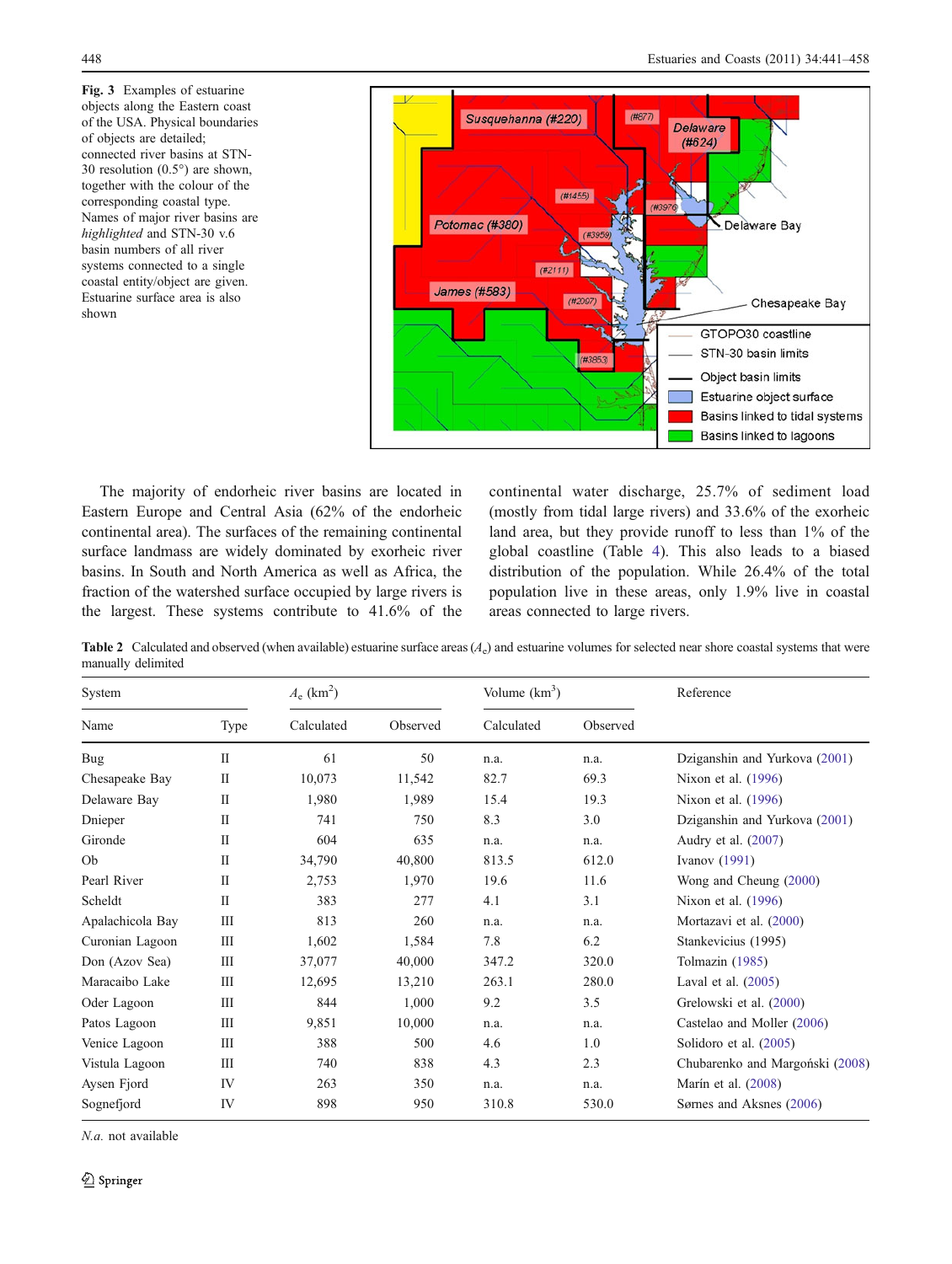<span id="page-8-0"></span>

Fig. 4 Comparison of measured and calculated surface areas and volumes for 18 systems (see Table [3](#page-10-0)) for validation. The regression equations  $(y=x)$  are forced

Other coasts without estuarine filters (types VI and VII) are mainly located in tropical and subtropical regions where they represent 22% of the coastline between 30° N and 30° S and 11% of the global coastline. Coastal karst is primarily found in (sub-)tropical and equatorial areas such as Florida, the Eastern Adriatic coast or parts of Northern Borneo. They only represent 2.4% of the world's coastline and account for only 0.8% of its river discharge. The remainder of the non-filter coast consists of arid regions such as the Arabian Peninsula, northern Africa and along subtropical borders of the West Pacific. Australia alone accounts for 7% of the arheic coastline.

Nearly 57% of the world's exorheic river water discharge and 71% of the sediment discharge to the oceans pass through estuarine filters (Table [4](#page-11-0)). In terms of coastline distribution, estuarine filters account for approximately 88% of the worldwide exorheic coastline. Types I and III are heterogeneously distributed around the globe. Long stretches of the Siberian coast consist of large rias (type II). Lagoons are particularly well represented between the equator and 40° N. This is largely due to the, sometimes nested, lagoons of the Gulf of Mexico, Florida and the South East coast of the USA. In Europe, the northern part of the Black Sea including the Azov Sea is treated as a mega lagoon. The remainder of the lagoons is distributed more or less equally along all continents and latitudes. Tidal systems and small deltas (types II and I) occur across all climate zones. Their distribution varies significantly from one continent to the other. Western Europe, northern Asia and South East China can be qualified as dominated by tidal-type coasts, while sub-equatorial Africa, India, Indonesia, Northeast China and Japan are dominated by small deltas. North America as well as eastern South America exhibit significant stretches of coastline from each type and Central America appears dominated by lagoons (type III) on its Atlantic side and by small deltas (type I) on its Pacific side. Fjords (type IV), however, are essentially concentrated in Scandinavia, Canada, Alaska and southern Chile, plus a few coasts of New Zealand, due to their origin in formerly glaciated areas. Fjords account for 75% of the coastline north of 70° N.

Differences also show up when mapping river basins connected to a particular type of coast and coastal cells alone (Fig. [5a, b](#page-9-0), respectively). This is indeed somewhat a consequence of our type definition and is particularly evident in regions such as East Asia where most of the major watersheds are connected to tidal systems (type II) while most of the coastline actually consists of small deltas. This discrepancy between watershed area and coastline length is also observed for lagoons that typically have comparatively small river basins, as for the Brazilian coast. Although fjords are completely absent in Africa and almost non-existent in Asia and Oceania, the other types are represented on all continents. Consequently, there is a real difference between the spatial distribution of estuarine filters along the coastline (Fig. [5b](#page-9-0)) and the watershed area connected to the filters (Fig. [5a\)](#page-9-0). While the first provides a realistic representation of estuarine filters, the latter provides an indicator of relative river contribution. As an example, 61% of the water flowing into the Atlantic does not encounter an estuarine filter, due to the large contributions of the Amazon  $(6,548 \text{ km}^3 \text{ year}^{-1})$ , Mississippi (639 km<sup>3</sup> year<sup>-1</sup>) and Congo/Zaire (1,330 km<sup>3</sup> year<sup>-1</sup>). The contribution of the Orinoco  $(1,106 \text{ km}^3 \text{ year}^{-1})$ , in contrast, is filtered by an estuary.

Clusters of Types and Their Origins

To highlight some of the key characteristics of each coastal type with respect to runoff and sediment transport charac-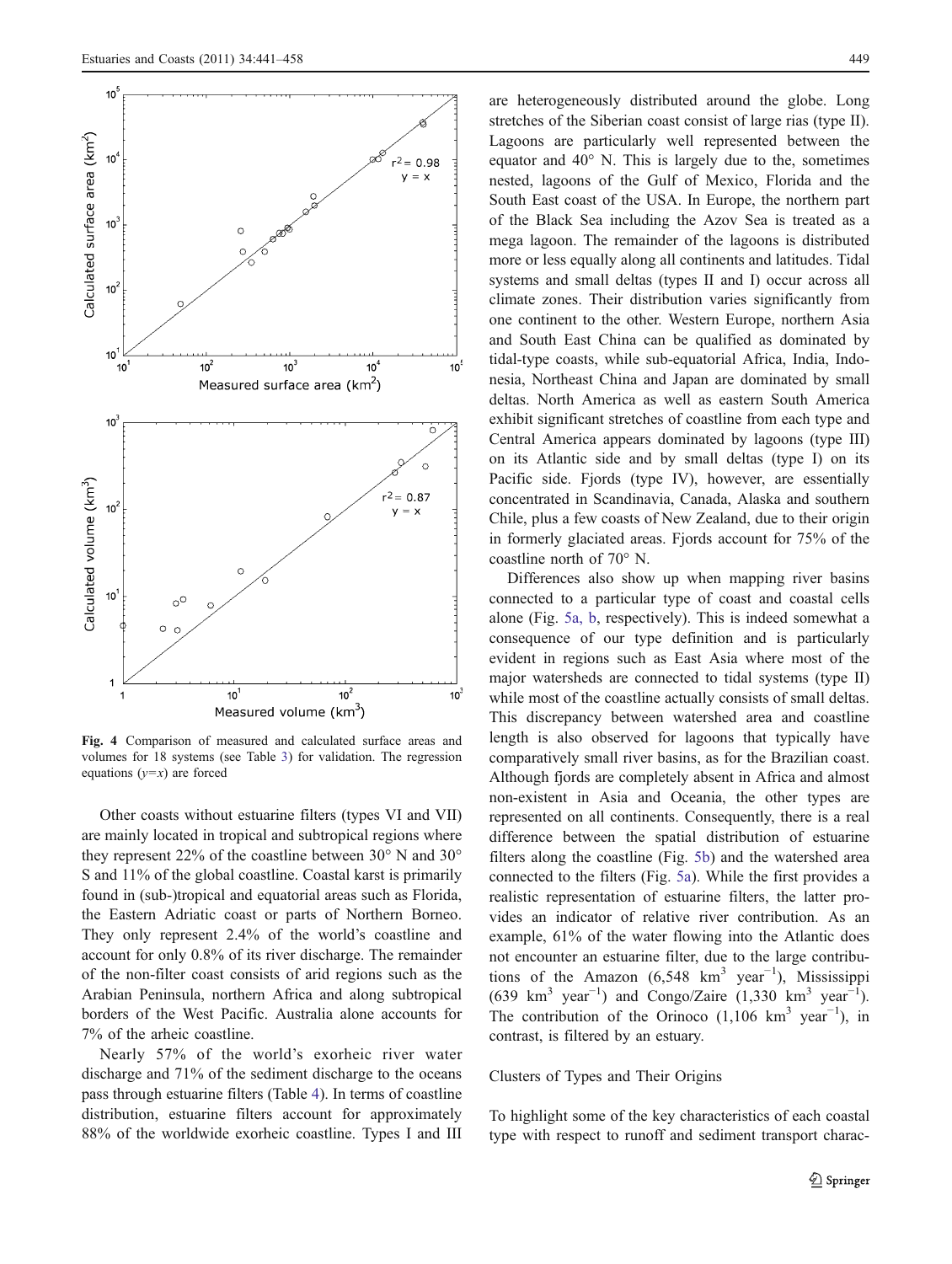<span id="page-9-0"></span>

Fig. 5 Spatial distribution of the internal filters according to their type. On the top panel (a), the whole watersheds are coloured while only the coastline is designated on the bottom panel (b)

teristics, a cluster analysis was carried out for a subset of the 302 individual objects. We used the estuarine surface area  $(A_e)$ , estuarine volume  $(V_e)$ , watershed surface area  $(A<sub>b</sub>)$ , annual river water discharge  $(Q)$  and sediment load  $(S;$ Figs. [6](#page-11-0) and [7](#page-12-0)). The latter three data sets were obtained from global statistical model outputs within the STN-30 and GlobalNEWS framework (Vörösmarty et al. [2000a,](#page-17-0) [b](#page-17-0); Fekete et al. [2002](#page-15-0); Beusen et al. [2005;](#page-15-0) Seitzinger et al. [2005\)](#page-16-0). In order to comply with guidelines regarding the accuracy of these values (Seitzinger et al. [2005\)](#page-16-0), the smallest watersheds (<8 continental cells) were excluded from the analysis. Due to the very limited number of objects that can actually be spatially delimited for small deltas (<5 items), we included seven large deltas worldwide where the GTOPO30 detailed coastline allowed an identification of the estuarine water surface area. While these systems are different from small deltas in terms of filtering (e.g. external plumes vs. internal filtering), most of the 'large rivers' are actually deltas and can be studied together from a geomorphological point of view for the cluster analysis. Included are the Amazon, Nile, Mississippi, Lena, Mackenzie, Indus and Yukon deltas, attributed as 'large rivers' (type V). This procedure allowed us to obtain a somewhat larger set of data for deltas.

We calculated various parameters (Fig. [6a](#page-11-0)–d) for each type: (a) the  $W_e$  index which is defined as the annual river water discharge divided by the estuarine surface area (Q/  $A<sub>e</sub>$ ), thus representing the average amount of water received per unit area collected by the estuarine object; (b) the  $S_e$ index, which is calculated in the same way using the annual sediment wash load  $(S/A<sub>e</sub>)$ ; (c) the flushing time, or river water residence time, for each system  $(V_e/Q)$  and (d) the ratio of basin area to estuarine surface area  $(A_b/A_e)$ . Despite a wide heterogeneity, the  $W_e$  index tends to be high for tidal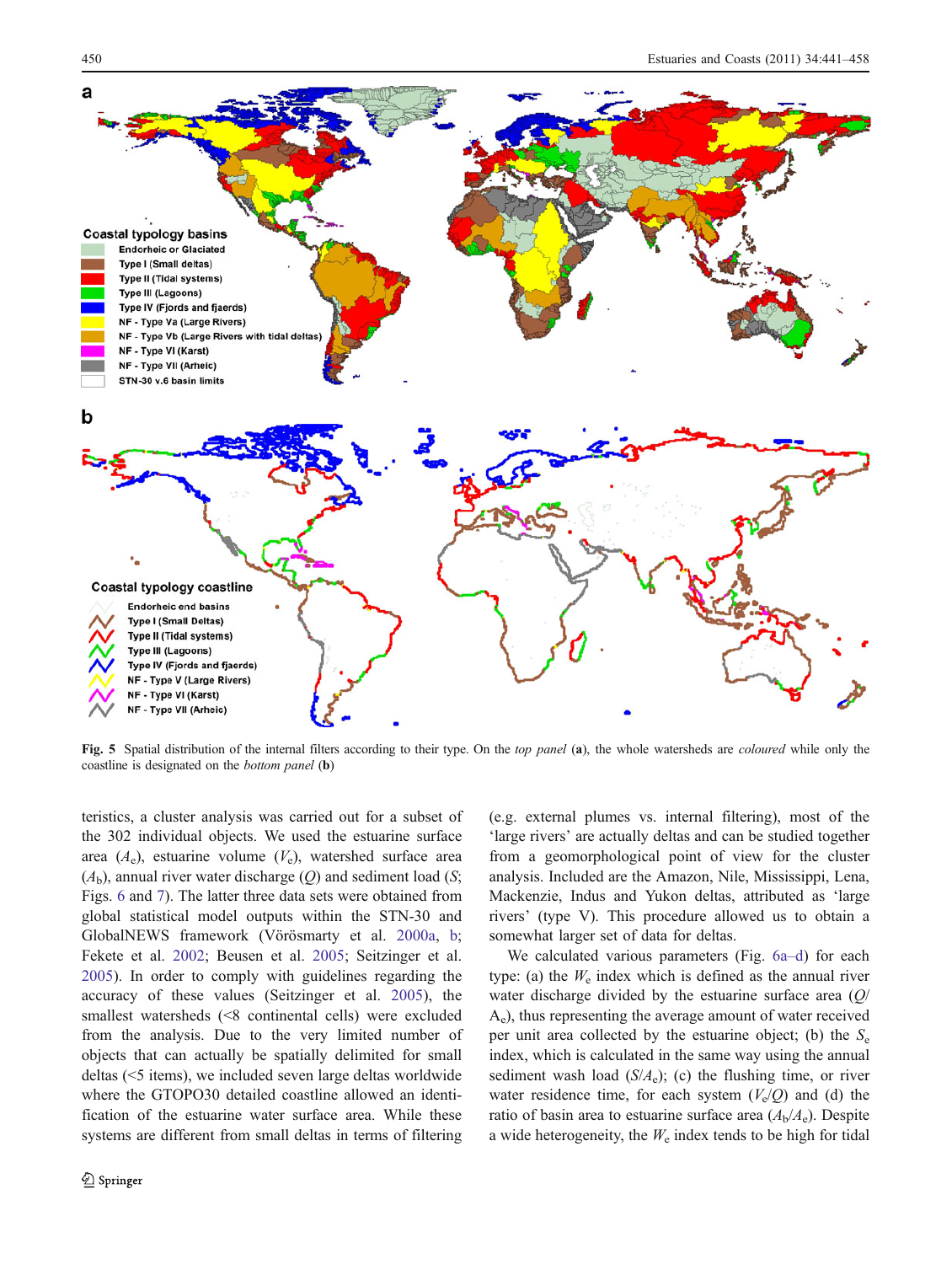<span id="page-10-0"></span>Table 3 List of the world's 100 largest river basins and the type of filter per continent

|                   | Endorheic                                                      | Type I   | Type II           | Type III | Type IV   | Type V             |
|-------------------|----------------------------------------------------------------|----------|-------------------|----------|-----------|--------------------|
| North America     |                                                                | Nelson   | Saint Lawrence    |          | Frasier   | Mississippi        |
|                   |                                                                |          | San Francisco Bay |          | Churchill | Colorado           |
|                   |                                                                |          | Baker             |          | Colombia  | RioGrande          |
|                   |                                                                |          |                   |          |           | Mackenzie<br>Yukon |
| South America     |                                                                | Salado   | Parana            |          |           | Amazon             |
|                   |                                                                |          | Chubut            |          |           | Orinoco            |
|                   |                                                                |          | Uruguay           |          |           | Tocantins          |
|                   |                                                                |          | Parnaiba          |          |           | Magdalena          |
|                   |                                                                |          |                   |          |           | Colorado           |
|                   |                                                                |          |                   |          |           | Negro Arg.         |
| Europe            | Volga                                                          |          | Dvina             | Dnepr    |           | Danube             |
|                   |                                                                |          |                   | Don      |           | Neva               |
|                   |                                                                |          |                   |          |           | Pechora            |
| Africa            | Lake Chad, Tamanrasett,                                        | Volta    | Ogooue            | Kouliou  |           | Zaire              |
|                   | Bodele Depression, Okavango                                    | Orange   | Senegal           |          |           | Nile               |
|                   | Lake Rudolf                                                    | Jubba    |                   |          |           | Niger              |
|                   |                                                                |          |                   |          |           | Zambezi            |
| North Asia        |                                                                | Limpopo  | Yenisei           | Anadyr   |           | Lena               |
|                   |                                                                | Yana     | Ob                |          |           | Indigirka          |
|                   |                                                                | Olenek   | Amur              |          |           |                    |
|                   |                                                                |          | Khatanga          |          |           |                    |
|                   |                                                                |          | Kolyma            |          |           |                    |
| South East Asia   | Amu-Darya, Tarim, Kerulen,                                     | Krishna, | Chang Jiang       |          |           | Ganges             |
|                   | Syr-Darya, Farah, Garagum,                                     | Hai Ho   | Zhujiang          |          |           | Mekong             |
|                   | Ruo Dong, Shur, Dzungarian,<br>Jaji, Ural, Lake Balkhas, Kure, |          | Shatt el Arab     |          |           | Irrawaddy          |
|                   | Ili, Qarqan, Za'gya, Bogea                                     |          | Liao              |          |           | Salween            |
|                   |                                                                |          | Huai              |          |           | Godavari           |
|                   |                                                                |          |                   |          |           | Huang He           |
|                   |                                                                |          |                   |          |           | Indus              |
| Australia/Oceania | Great Artesian Basin, Lake Eyre<br>Mac Key                     | Taymyr   |                   | Murray   |           |                    |
|                   | Lake Frome                                                     |          |                   |          |           |                    |

systems and low for lagoons. Both types comprise small and large watersheds, unlike fjords which are mainly fed by river basins of modest size  $(<10^5 \text{ km}^2)$  and consequently rather limited incoming discharge. For the  $S_e$  index, the heterogeneity within types is larger than for the  $W_e$  index but, in general, tidal systems exhibit a higher incoming sediment charge per estuarine area while few lagoons and fjords reach  $10^3$  t sediment square kilometres per year. Overall, it appears that, in spite of their usually large surfaces, fjords collect relatively modest discharge and sediment per surface area. Lagoons and tidal systems can have a wide range of river basin sizes, but the latter are characterised by higher  $W_e$  and  $S_e$ .

The relation between incoming riverine water fluxes and estuarine area and volume is reflected in varying flushing times per coastal type. Overall, tidal systems have shorter residence times than lagoons while fjords possess the longest residence times. Deltas have comparatively low flushing times (Fig. [6c\)](#page-11-0), due to the interplay of high incoming water fluxes from large river basin areas (Figs. [6d](#page-11-0) and [7a\)](#page-12-0) with often comparatively low estuarine volumes. A comparison between flushing times and river basin area (Fig. [7b](#page-12-0)) exhibits a trend for shorter water residences time with increasing watershed area. Fjords (type IV) stand out clearly with high flushing times and modest basin areas, whereas lagoons have slightly elevated flushing times with restricted variability, despite large variation in basin areas (Fig. [6c](#page-11-0) and [7b\)](#page-12-0). The median flushing times are 0.08, 0.27, 0.78 and 10.2 years for types I, II, III and IV, respectively.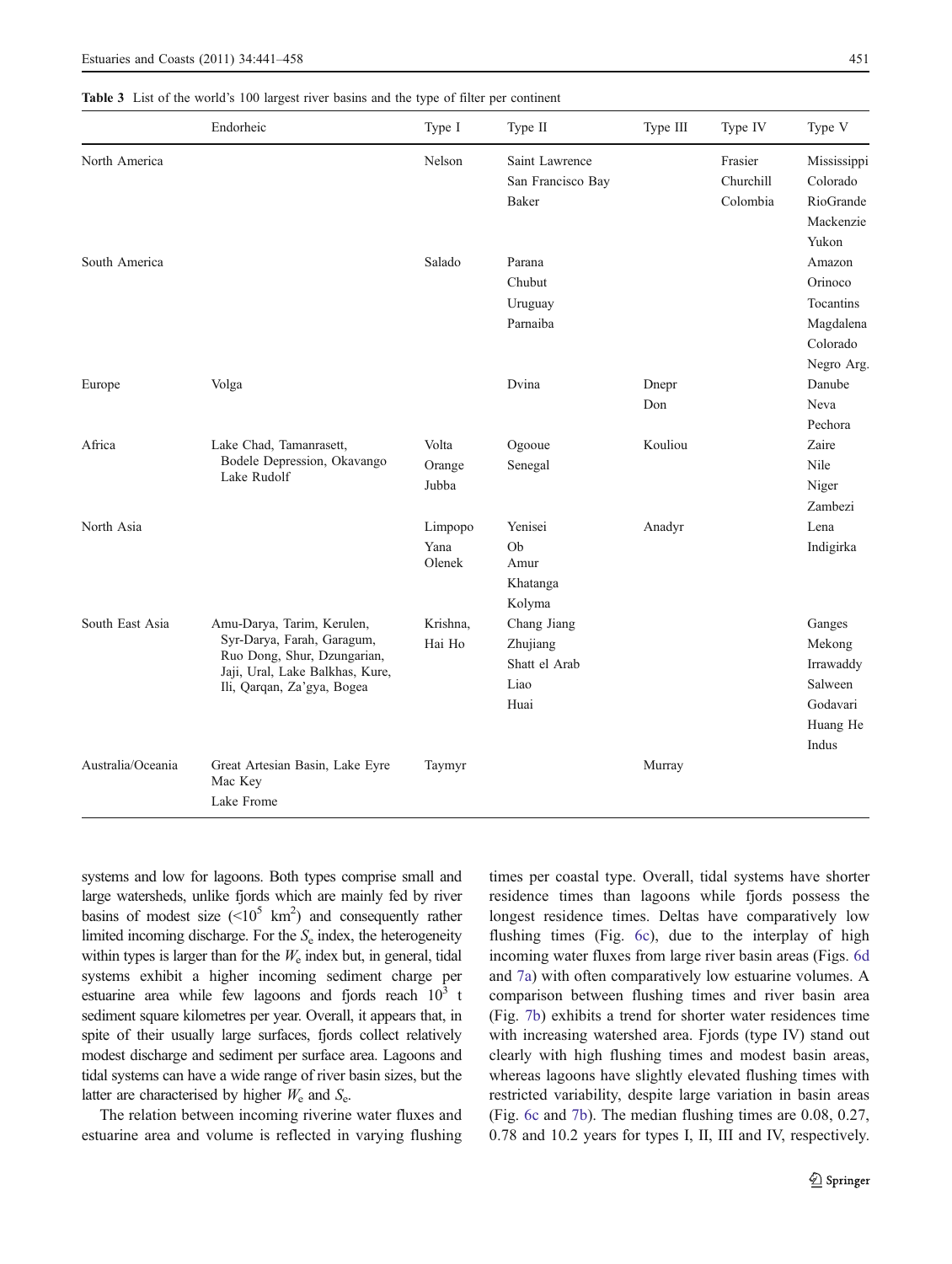<span id="page-11-0"></span>

| Type                               | River basin area Percent Coastline<br>$(A_{\rm b};\;10^6\;\mathrm{km}^2)$ |                 | (km)<br>length ( | Percent        | Total population<br>$(10^6 \text{ p})$ | Percent   | Coastal population<br>$(at \text{ mouth}) (10^6 \text{ p})$ | Percent        | Water discharge<br>$year^{-1}$<br>$(\text{km}^3)$ | Percent          | Sediment load<br>$(10^6 \text{ t year}^{-1})$ | Percent  |
|------------------------------------|---------------------------------------------------------------------------|-----------------|------------------|----------------|----------------------------------------|-----------|-------------------------------------------------------------|----------------|---------------------------------------------------|------------------|-----------------------------------------------|----------|
| I-small deltas                     |                                                                           | 15.2            | 131,167          | 30.1           | 1,273                                  | 20.7      | 405                                                         | $-43.1$        | 6,458                                             | 16.5             | 7,305                                         | 42.5     |
| II-tidal systems                   | 34.8                                                                      | 25.0            | 91,326           | 21.0           | 2,163                                  | 35.2      | 281                                                         | 29.9           | 0,718                                             | 27.4             | 2,732                                         | 15.9     |
| III-lagoons                        |                                                                           |                 | 33,286           | 7.6            | 399                                    | 6.5       | 102                                                         | 10.9           | 1,824                                             | 4.7              | <b>SO1</b>                                    | 4.7      |
| $IV$ – fjords                      |                                                                           | 63              | 105,657          | 24.3           | $\ddot{4}$                             | $0.7\,$   | $\Omega$                                                    | 2.1            | 2,732                                             | 7.0              | 815                                           | 4.7      |
| $V_a$ —large rivers                | $\approx$                                                                 | 14.5            | 2,945            | 0.7            | 649                                    | 10.6      | 6.8                                                         | 0.7            | 4,400                                             | 11.3             | 672                                           | 3.9      |
| V <sub>b</sub> —tidal large rivers | 18.7                                                                      | 13.5            |                  |                | 972                                    | 15.8      | 10.9                                                        | 1.2            | 11,858                                            | 30.3             | 3,746                                         | 21.8     |
| VI-karst                           | $\widetilde{\circ}$                                                       | 0.4             | 10,543           |                | 58                                     | 0.9       | 34.4                                                        | 3.7            | 310                                               | 0.8              | 284                                           | $1.7\,$  |
| VII-arheic                         |                                                                           | 6.5             | 35,979           | $2.4$<br>8.3   | 172                                    | 2.8       | 69.7                                                        | 7.4            | 32                                                | $\overline{0}$ . | 75                                            | 0.4      |
| Total exorheic                     | 120.1                                                                     | 86.5            | 387,103          | 94.4           | 5,730                                  | 93.3      | 929.3                                                       | 99.0           | 38,333                                            | 98.1             | 16,431                                        | 95.6     |
| Endorheic <sup>a</sup>             | 18.8                                                                      | 13.5            | 24,469           | 5.6            | 409                                    | $6.7$     | 9.4                                                         | 1.0            | 757                                               | 1.9              | 748                                           | 4.4      |
| Grand total                        | 138.9                                                                     | $\overline{00}$ | 411,572          | $\overline{0}$ | 6,139                                  | $\otimes$ | 938.7                                                       | $\overline{0}$ | 39,090                                            | $\infty$         | 17,179                                        | $\infty$ |



**Fig. 6** Boxplot of the distribution of the  $W_e$ , which is defined as the annual rivers discharge divided by the estuarine surface area  $(Q/A_e; \mathbf{a})$ , Se, which is the ratio of the annual sediment load and estuarine surface area  $(S/A<sub>e</sub>; b)$ , flushing time (c), and ratio of the estuarine surface area and river basin area  $(A_e/A_b; d)$  per filter type

The direct comparison of sediment loads against water discharge displays a linear relationship, well-known from the literature on river sediment load (Walling and Fang [2003](#page-17-0)), and here we chose to rather report these values against river basin area, i.e. sediment yield vs. river runoff (Fig. [7c](#page-12-0)). The data, however, are very scattered. As to be expected, lagoons have rather low sediment yields and river runoff, with few exceptions, and deltas tend to have higher incoming yields.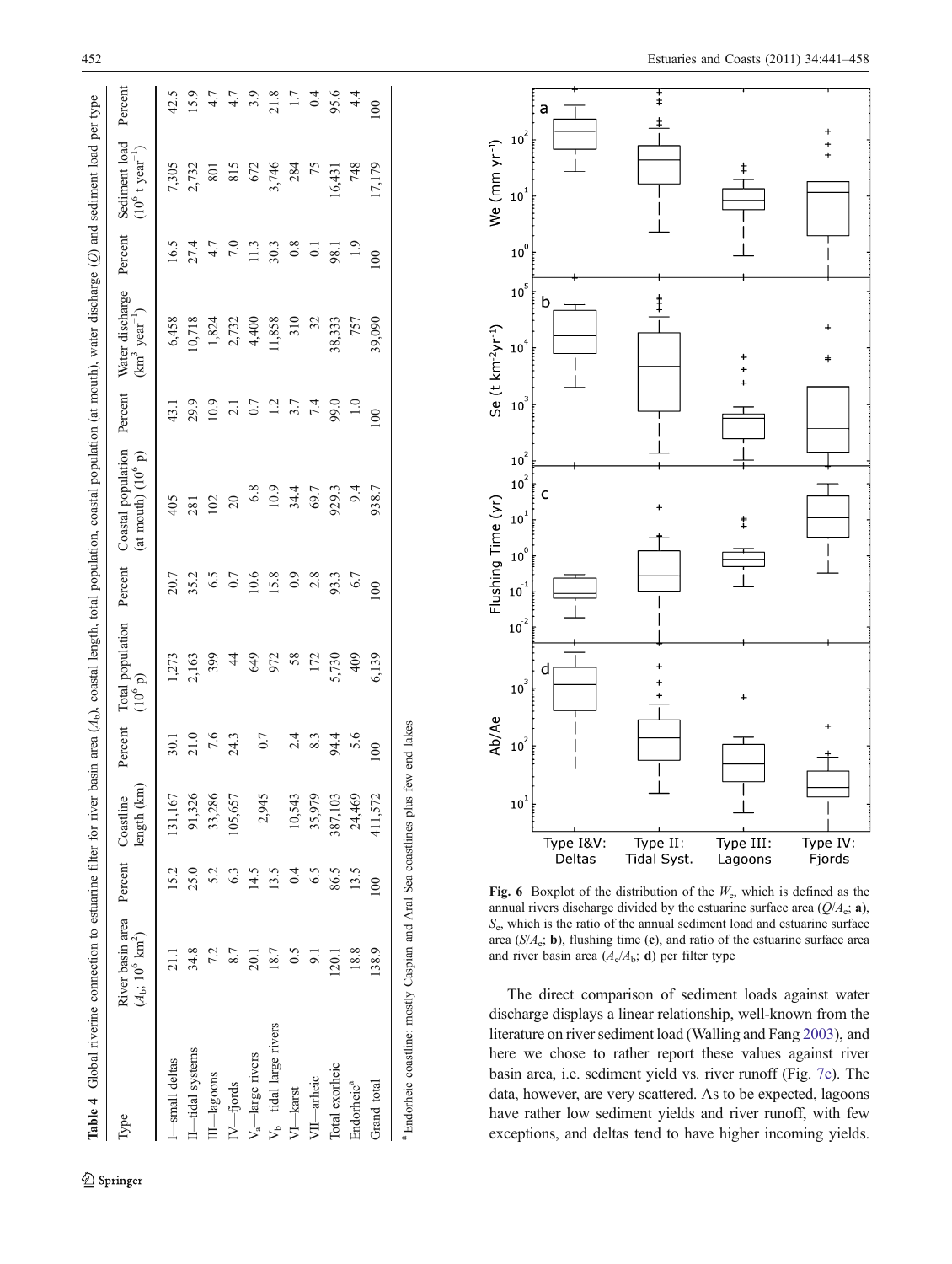<span id="page-12-0"></span> $10^4$ 

 $10$ 

 $10$ 

 $10^2$ 

 $10^2$ 

 $10$ 

 $10<sup>6</sup>$ 

 $10$ 

 $10^3$ 

 $10^7$  $10<sup>3</sup>$ 

 $10^{3}$ 

 $10^2$ 

 $10$ 

 $10<sup>c</sup>$ 

 $10$ 

 $10$ 

Sediment yield (t km<sup>-2</sup> yr<sup>-1</sup>)

Flushing Time (yr)

Ae (km<sup>2</sup>)



 $\ddot{\circ}$ 

 $10<sup>4</sup>$ 

Fig. 7 Cluster analysis. Triangles represent deltas (type I), black filled circles represent tidal systems (type II), white filled circles represent lagoons (type III), and *plus sign* signs represent fjords (type IV). Ae  $=$ Estuarine surface area ( $km^2$ ); Ab = River watershed surface area ( $km^2$ )

Runoff (mm  $yr^{-1}$ )

 $10^3$ 

 $10<sup>2</sup>$ 

Δ

 $\overline{c}$ 

Fiords tend to range towards higher runoffs, whereas the overall variability for tidal systems is largest.

As our typology was established independently from the factors used in the cluster analysis, these observations serve as a validation of our approach and highlight the differences between the various factors responsible for the morphology of today's coastlines and their effects on the estuarine filtering of riverine inputs. The estuarine zone is clearly a variable filter. While the effects of human activities have not been included explicitly here, they certainly will have altered the filter efficiency for the different coastal types. Thus, for example, the filtering capacity of deltas likely has increased due to lower runoff linked to water extraction for irrigation, while the filter function of navigated estuaries likely has decreased.

# Limitations of Our Approach

The geographic distribution of the coastal types is assessed based on different sources of information (Table [1\)](#page-6-0), and most of the sources used serve to determine a single morphology or filtering type. The accuracy of the typology presented here depends on several factors, such as resolution and precision of source material, transfer of information from the source material (which often was not available in digital form) to the GIS and the decision to give one morphology priority over another in cases of overlap. In general, the highest uncertainty prevails when very coarse-scale maps are scanned or digitized from books and then geo-referenced in the GIS.

For some types, the uncertainty depends on the region, mainly due to the variety of sources available. Limitations of the typology are highest in cold climates, as the main source clearly delimiting the different types consists of a single map at coarse resolution (Gregory [1913\)](#page-15-0), although other sources such as atlases or Google Earth were used as well. Furthermore, some areas in Siberia are morphologically defined as rias but might behave as a more passive filter system as they are frozen a large part of the year. Yet, the overall error induced by these uncertainties for the northern high latitudes is probably limited as coastal zones of the Arctic Ocean only receive 6% of the global sediment load and 7% of water discharge.

Indeed, some systems might change from one type to another in different seasons, depending on prevailing incoming river fluxes vs. coastal currents. In lowland areas such as in the Baltic, Black Sea and parts of the Mediterranean basin (e.g. North Adriatic), deltas and associated enclosed or semi-enclosed lagoons are more efficient filters depending on their connection with the open coast, their possibility of being flooded, the flooding occurrence etc. (Meybeck et al. [2004\)](#page-16-0). In general, our classification describes a dominant present-day situation where the coastal zone is a very dynamic environment.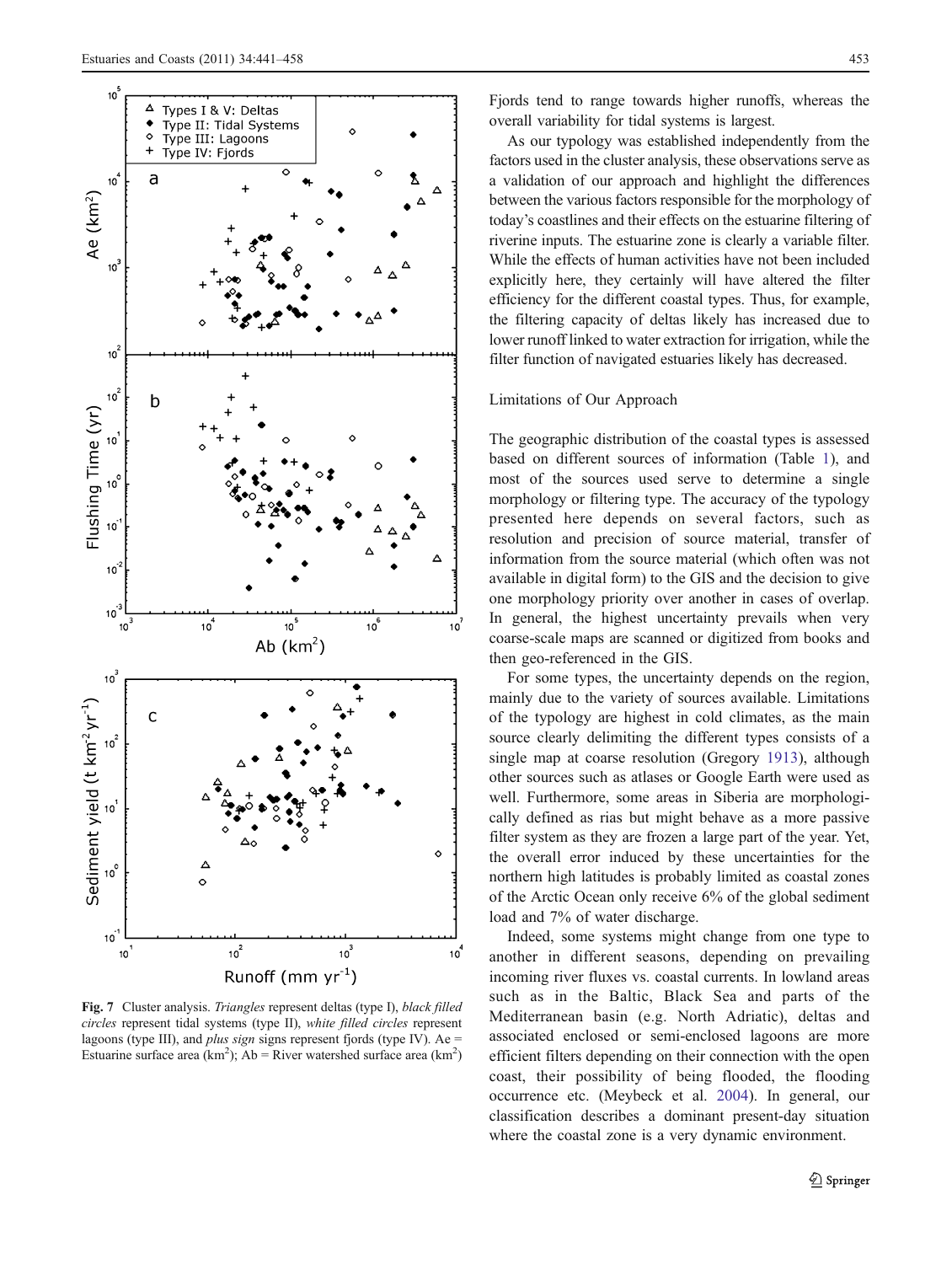The tidal systems of Europe are probably better defined than the same type in Asia. However, the Mediterranean coast of Europe is very heterogeneous, and at the 0.5° resolution, the exact boundary of morphological variations is sometimes difficult to establish, while different smallscale features might show frequent overlap, especially for type I. Whereas the small deltas (type I) represent 73% of the sediment load discharged to the Mediterranean and Black Sea, they only represent a few percent of the global water (1%) and sediment (7%) fluxes. In Asia, the coasts of Japan, China and Indonesia have larger stretches of coast without distinct embayments or prominent features that were thus assigned to the 'type I' (small deltas) coasts. Here, the importance of type I is much larger: Small deltas receive 49% of the total sediment load and 29% of the water load of the coasts of Asia and still represent 29% and 8% of the global total sediment and water loads, respectively. As a consequence, we estimate that the general uncertainty is  $\langle 2\%$  for systems with  $>10$  or 15 river basin cells and around 15% for the smaller basins. This is not higher than other global scale attempts at a similar scale, such as the GlobalNEWS approach for land-based nutrient inputs (Seitzinger et al. [2005](#page-16-0)).

#### Application: Estuarine Surface Area

A first application of the typology consists of a re-estimate of the water surface area of the world's estuarine filters. In the early 1970s, a first attempt was made by Woodwell et al. ([1973\)](#page-17-0) to quantify the surface area of the world's estuaries. The area from their pioneering work continues to be used (e.g. Frankignoulle et al. [1998](#page-15-0); Borges et al. [2005\)](#page-15-0) and has not been updated since. Here we propose a revised figure, based on more extensive data on estuarine area for several regions of the world. Woodwell et al. [\(1973](#page-17-0)) define the term 'estuary' as systems being within the realm of tidal influence and upstream of the connection of the outside limit points. This definition essentially covers our definition of nearshore coastal zone filters, but Woodwell et al. ([1973\)](#page-17-0) also included large enclosed bodies of water such as the Baltic Sea. Woodwell et al. ([1973\)](#page-17-0) calculated a ratio of estuarine surface area per kilometre of coastline  $(A_e/C_e)$  for a continent's known area and length of internal coastline, i. e. inside the line connecting outer limit points of internal systems. At that time, the only region with sufficient data coverage was the USA and the global extrapolation thus solely relied on a unique ratio established for the US coast, which was then extrapolated, using these ratios, by multiplying them with the known coastline length of the remaining continents.

Here, we use our typology to establish these 'w-ratios' (for 'Woodwell ratio') for each of the four types of coast representing our estuarine filters (types I–IV) and extrapo-

late the results to the total world coastline (Antarctica and glaciated parts of Greenland were excluded). The data available for our study are from the conterminous USA without Alaska (Engle et al. [2007\)](#page-15-0), the UK with the exclusion of Northern Ireland and Scotland (DEFRA [2008\)](#page-15-0), Sweden (SMHI [2009\)](#page-16-0) and Australia (Digby et al. [1998;](#page-15-0) AED [1999](#page-15-0)). Each of our coastal types is represented in at least two of these regions, and the total coastline used is 32,700 km (8% of the world). The coastline lengths were calculated at 0.5° resolution. The use of the same method for the calculation of these lengths throughout our whole analysis ensures consistency between the values obtained.

The w-ratio obtained for each type may vary significantly for each region and generally increases with the number of the type of coast (I to IV; Table [5\)](#page-14-0). The only exception to this rule is the very large  $w$ -ratio for US tidal systems, but this number includes large internal macrotidal bays such as the Chesapeake Bay  $(10,072 \text{ km}^2)$ , accounting alone for 44% of the estuarine surface area of the country.

The weighted averages of the  $w$ -ratio for each type vary within one order of magnitude from small deltas (type I, 0.64  $\text{km}^2/\text{km}$ ) to lagoons (type III, 7.57  $\text{km}^2/\text{km}$ ). The global extrapolation leads to a fairly modest surface area for type I despite the longest coastline. Tidal systems (type II) and lagoons (type III) contribute equally with 0.28 and  $0.25 \times 10^6$  km<sup>2</sup>, respectively. Fjords (type IV), having the second largest coastline and second-highest w-ratio, reach  $0.46 \times 10^6$  km<sup>2</sup>, accounting for 43% of the total surface area of estuarine filters  $(1.07 \times 10^6 \text{ km}^2)$ . This number, however, should not be compared directly to Woodwell et al.'s. Indeed, in their work, out of  $1.75 \times$  $10^6$  km<sup>2</sup>,  $0.38 \times 10^6$  km<sup>2</sup> are salt marshes and another  $0.42 \times 10^6$  km<sup>2</sup> represent large bays, deltas and regional seas such as the Baltic Sea. Hence, the estuarine surface area in its most conservative sense amounts to less than 10<sup>6</sup> km<sup>2</sup> . In addition, Woodwell et al. exclude surface areas north of 60° N latitude (except the Baltic Sea coastline), the west coast of Norway from 60° to 70° N and the UK. This leaves out 30% of the world coastline. This implies, with our typology, a reduction of the fjords by 69% and the comparable estuarine surface area being only  $0.64 \times 10^6$  km<sup>2</sup> (33% less than Woodwell et al.'s).

The main reason for this lower value is an inconsistency in the coastline length used by Woodwell et al. Coasts are known to possess a fractal property and their length varies with the scale of measurement (Mandelbrot [1967\)](#page-16-0). In their study, Woodwell et al. used a coastline length estimated by the National Estuarine Pollution Study (USDOI [1970\)](#page-17-0) for the USA. The w-ratios were then extrapolated to the coastline of entire continents of which the length was deduced from a single map (Man's Domain/A Thematic Atlas of the World). The smaller scale of measurement of the local studies of the USA led to an overestimation of the relative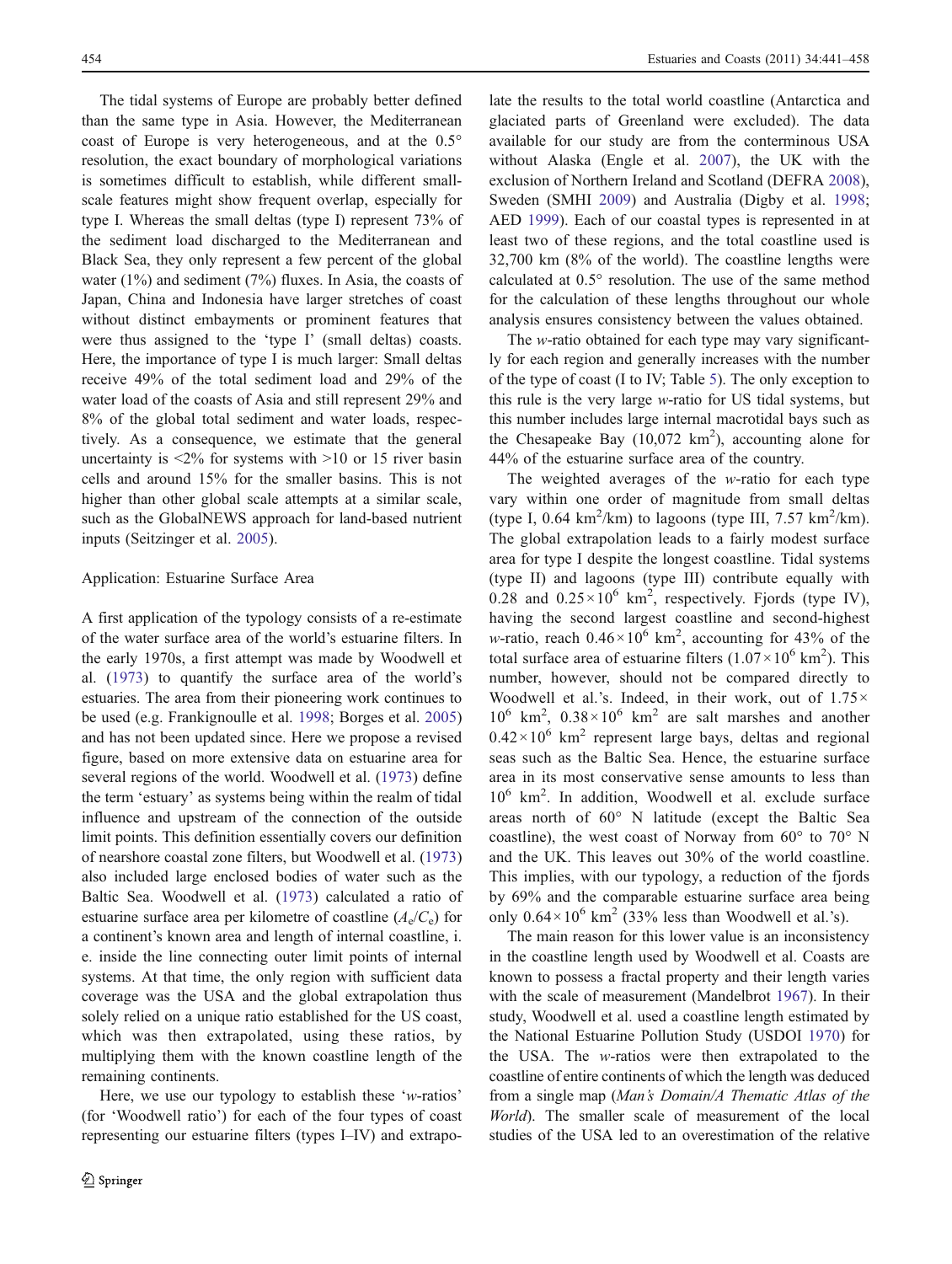<span id="page-14-0"></span>Table 5 Calculation of w-ratios (ratio of estuarine surface area per kilometre of coastline for a continent's known area and length of internal coastline from Woodwell et al. [\(1973](#page-17-0))) for each type and estimation of the global surface area of estuarine filters

| Type        | Country    | Coastline (km) | Surface $(km^2)$ | <i>w</i> -ratio ( $km^2/km$ ) | Global Coastline (km) | Surface extrapolation $(km^2)$ |
|-------------|------------|----------------|------------------|-------------------------------|-----------------------|--------------------------------|
| Type I      | <b>USA</b> | 1,458          | 1,298            | 0.89                          |                       |                                |
|             | Australia  | 7,091          | 4,179            | 0.59                          |                       |                                |
|             | Total      | 8,549          | 5,477            | 0.64                          | 131,167               | 84,033                         |
| Type II     | <b>USA</b> | 2,889          | 23,141           | 8.01                          |                       |                                |
|             | Australia  | 9,948          | 18,331           | 1.84                          |                       |                                |
|             | UK         | 3,350          | 7,362            | 2.20                          |                       |                                |
|             | Total      | 16,187         | 48,834           | 3.02                          | 91,326                | 275,518                        |
| Type III    | <b>USA</b> | 4,521          | 39,604           | 8.17                          |                       |                                |
|             | Australia  | 1,044          | 2,546            | 2.44                          |                       |                                |
|             | Total      | 5,565          | 42,150           | 7.57                          | 33,286                | 252,112                        |
| Type IV     | <b>USA</b> | 500            | 2,638            | 5.276                         |                       |                                |
|             | Sweden     | 2,576          | 10,624           | 4.12                          |                       |                                |
|             | Total      | 3,076          | 13,262           | 4.31                          | 105,657               | 455,535                        |
| Grand total |            |                |                  |                               |                       | 1,067,198                      |

contribution to the world's coastline (5% in Woodwell et al.'s study without Alaska and 2.5% in our study, in agreement with official measurements of the CIA (CIA [2009\)](#page-15-0), using a consistent 0.5° scale for the worldwide coastline). In conclusion, our calculation provides the first to our knowledge—exhaustive estimate for the global estuarine surface area.

# Conclusions/Perspectives

In this work, we present the first spatially explicit, global typology for nearshore coastal systems which is GISbased and directly applicable for a wide range of purposes. Besides the update of the estimate for the global estuarine surface area presented here (re-estimated to  $1.1 \times 10^6$  km<sup>2</sup> instead of  $1.4 \times 10^6$  km<sup>2</sup> in Woodwell et al. ([1973](#page-17-0))), multiple additional applications have been shown, linking coastal types to incoming river fluxes or related population pressure. Other can be envisioned for riverine nutrient discharge (Seitzinger et al. [2005](#page-16-0); Laruelle [2009](#page-16-0)). In view of all possible applications of this typology, our work is a major first step forward in the development of tools to describe the interface between continental and oceanic sciences at the global scale. Depending on the subject of interest, our current types may be further refined, for example, through the definition of subtypes or the addition of new types such as mangroves. A further extension of our typology will include the continental shelves (or distal zone) including the area of influence of the world's largest rivers (McKee et al. [2004](#page-16-0); Laruelle et al. [2010](#page-16-0)).

Some future evolution of the typology itself might be expected based on changes in human and climate-induced changes in water regimes and sea level rise. For example, an increase of the sea level by 42–58 cm around 2,080 (Horton et al. [2008\)](#page-16-0) will particularly affect small deltas and some lagoons. Yet, most morphological types such as drowned river valleys or fjords will not change.

Our surface areas are of direct use for biogeochemical budget calculations for the coastal zone (e.g. Borges et al. [2005;](#page-15-0) Laruelle et al. [2010](#page-16-0)) and modelling of nutrient cycling as done by Laruelle [\(2009\)](#page-16-0) where a set of generic biogeochemical box models has been developed for each type and applied to estimate the estuarine retention of N and P from rivers. This typology-based modelling tool can provide an interface between spatially explicit global models for river discharge of nutrients (Seitzinger et al. [2005](#page-16-0)) and ocean global circulation models (Heinze and Maier-Reimer [1999;](#page-16-0) Heinze et al. [2003;](#page-16-0) Bernard et al. [2009\)](#page-15-0).

Finally, several studies and generic models exist that apply to a particular type of estuarine setting (Valiela et al. [2004;](#page-17-0) Arndt [2008\)](#page-15-0). These settings may be related to one of the present types of our typology, and hence, an explicit global distribution of the applicability domain would be available opening the door to potential global or regional extrapolations. The electronic supplementary material contains the GIS data, as well as high resolution versions of figure 5. The authors can also be contacted for use of the typology data.

Acknowledgements This work was funded by Utrecht University (High Potential Project G-NUX) and the Netherlands Organisation for Scientific Research (NWO Vidi grant 864.05.004 and Van Gogh travel grant). We are greatly indebted to Sybil Seitzinger and Emilio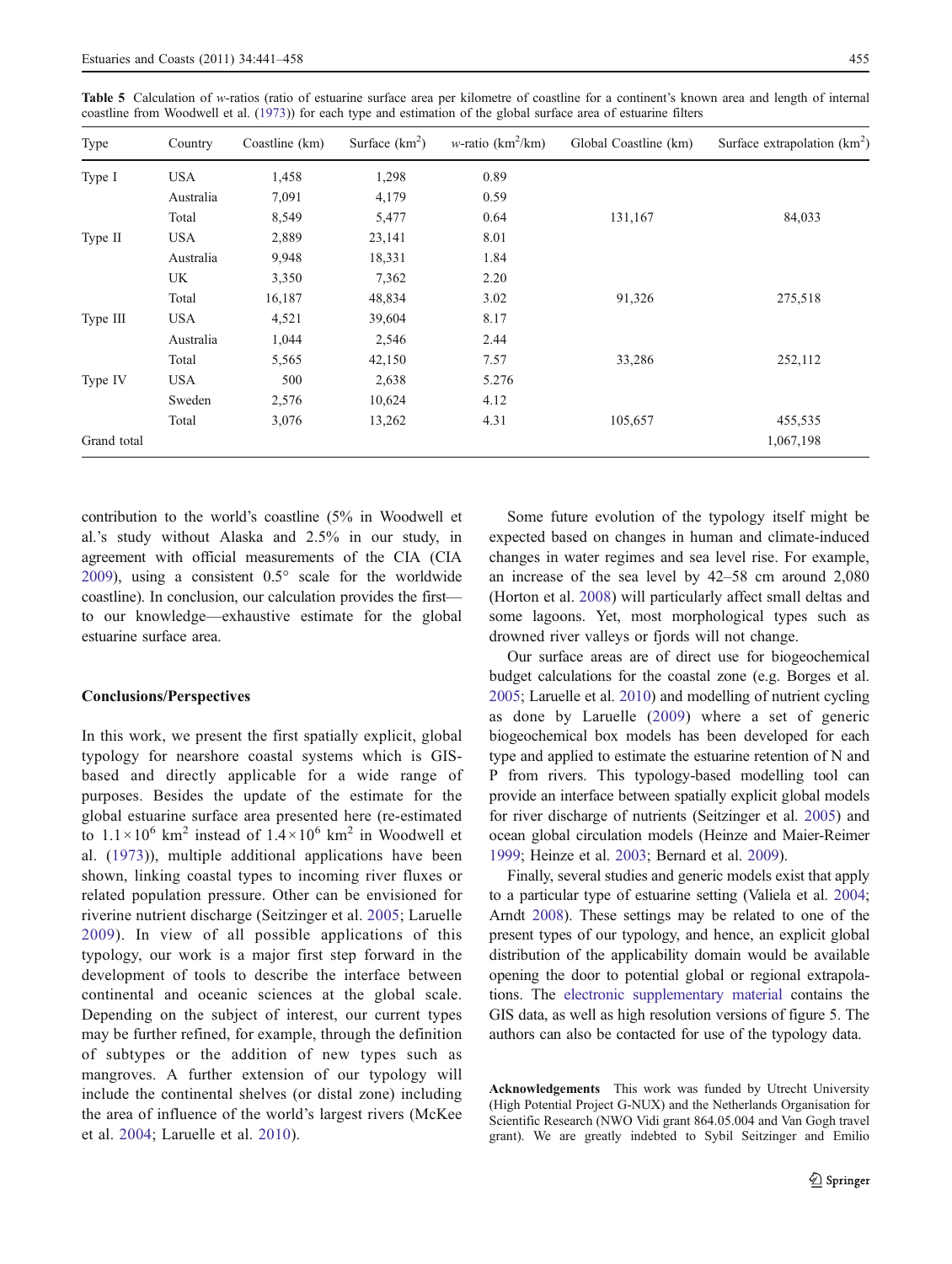<span id="page-15-0"></span>Mayorga (Institute of Marine & Coastal Sciences, Rutgers University, USA) for the communication of the merged Global-NEWS data sets.

Open Access This article is distributed under the terms of the Creative Commons Attribution Noncommercial License which permits any noncommercial use, distribution, and reproduction in any medium, provided the original author(s) and source are credited.

# **References**

- Allen, J.I., J. Blackford, J. Holt, R. Proctor, M. Ashworth, and J. Siddorn. 2001. A highly spatially resolved ecosystem model for the North West European Continental Shelf. Sarsia 86: 423–440.
- Alongi, D.M. 1998. Coastal ecosystem processes. In Marine science series, ed. M.J. Kennish and P.L. Lutz. Boca Raton: CRC.
- Arndt, S. 2008. Biogeochemical transformations and fluxes in redoxstratified environments: From the shallow coastal ocean to the deep subsurface. Ph.D. thesis, Utrecht, Utrecht University
- Audry, S., G. Blanc, J. Schäfer, F. Guérin, M. Masson, and S. Robert. 2007. Budgets of Mn, Cd and Cu in the macrotidal Gironde estuary (SW France). Marine Chemistry 107: 433–448. doi[:10.1016/j.marchem.2007.09.008.](http://dx.doi.org/10.1016/j.marchem.2007.09.008)
- Aumont, O., J.C. Orr, P. Monfray, W. Ludwig, P. Amiotte-Suchet, and J.-L. Probst. 2001. Riverine-driven interhemispheric transport of carbon. Global Biogeochemical Cycles 15: 393–405.
- Australian Estuarine Database 1999. A physical classification of Australian estuaries. [http://www.precisioninfo.com/rivers\\_org/au/](http://www.precisioninfo.com/rivers_org/au/library/nrhp/estuary_clasifn/) [library/nrhp/estuary\\_clasifn/](http://www.precisioninfo.com/rivers_org/au/library/nrhp/estuary_clasifn/). Accessed 1 May 2009.
- Bartley, J.D., R.W. Buddemeier, and D.A. Bennett. 2001. Coastline complexity: A parameter for functional classification of coastal environments. Journal of Sea Research 46: 87–97.
- Bernard, C.Y., H.H. Dürr, C. Heinze, J. Segschneider, and E. Maier-Reimer. 2009. Contribution of riverine nutrients to the silicon biogeochemistry of the global ocean—a model study. Biogeosciences Discussions 6: 1091–1119.
- Beusen, A.H.W., A.L.M. Dekkers, A.F. Bouwman, W. Ludwig, and J. Harrison. 2005. Estimation of global river transport of sediments and associated particulate C, N, and P. Global Biogeochemical Cycles 19: GB4S05. doi:[10.1029/2005GB002453.](http://dx.doi.org/10.1029/2005GB002453)
- Borges, A.V., B. Delille, and M. Frankignoulle. 2005. Budgeting sinks and sources of  $CO<sub>2</sub>$  in the coastal ocean: Diversity of ecosystems counts. Geophysical Research Letters 32: L14601. doi[:10.1029/](http://dx.doi.org/10.1029/2005GL023053) [2005GL023053](http://dx.doi.org/10.1029/2005GL023053).
- Buddemeier, R.W., S.V. Smith, D.P. Swaney, C.J. Crossland, and B.A. Maxwell. 2008. Coastal typology: An integrative "neutral" technique for coastal zone characterization and analysis. Estuarine, Coastal and Shelf Science 77: 197–205. doi[:10.1016/j.ecss.2007.09.021.](http://dx.doi.org/10.1016/j.ecss.2007.09.021)
- Carter, R.W.G., and C.D. Woodroffe. 1994. In Coastal evolution, ed. R.W.G. Carter and C.D. Woodroffe. Cambridge: Cambridge University Press.
- Castelao, R.M., and O.O. Moller Jr. 2006. A modeling study of Patos Lagoon (Brazil) flow response to idealized wind and river discharge: Dynamical analysis. Brazilian Journal of Oceanography 54: 1–17.
- Chubarenko, B., and P. Margoński. 2008. The Vistula Lagoon. In Ecology of Baltic coastal waters; ecological studies, vol. 197, ed. P. Schiewer, 167–195. Berlin: Springer.
- CIA. 2009. The World Factbook: [https://www.cia.gov/library/publica](https://www.cia.gov/library/publications/the-world-factbook/fields/2060.html) [tions/the-world-factbook/fields/2060.html](https://www.cia.gov/library/publications/the-world-factbook/fields/2060.html). Accessed 1 May 2009.
- Crossland, C.J., H.H. Kremer, H.J. Lindeboom, J.I. Marshall Crossland, and M.D.A. LeTissier. 2003. Coastal fluxes in the Anthropocene. Global change—the IGBP series. Berlin: Springer.
- Da Cunha, L.C., E.T. Buitenhuis, C. Le Quéré, X. Giraud, and W. Ludwig. 2007. Potential impact of changes in river nutrient

supply on global ocean biogeochemistry. Global Biogeochemical Cycles 21: GB4007. doi[:10.1029/2006GB002718](http://dx.doi.org/10.1029/2006GB002718).

- Dagg, M., R. Benner, S. Lohrenz, and D. Lawrence. 2004. Transformation of dissolved and particulate materials on continental shelves influenced by large rivers: Plume processes. Continental Shelf Research 24: 833–858.
- Davis, R.A.J., and D.M. Fitzgerald. 2004. Beaches and coasts. Oxford: Blackwell.
- Department for Environment, Food and Rural Affairs. 2008. The estuary guide <http://www.estuary-guide.net/search/estuaries/.> Accessed 18 Feb 2009.
- Digby, M.J., P. Saenger, M.B. Whelan, D. McConchie, B. Eyre, N. Holmes, and D. Bucher. 1998. A physical classification of Australian Estuaries. Report prepared for the urban water research association of Australia by the centre for coastal management. Lismore: Southern Cross University.
- Dolan, R., B. Hayden, and M. Vincent. 1975. Classification of coastal landform of the Americas. Zeitschrift für Geomorphologie, Supp. Bull. 22: 72–88.
- Dürr, H.H., M. Meybeck, and S.H. Dürr. 2005. Lithologic composition of the Earth's continental surfaces derived from a new digital map emphasizing riverine material transfer. Global Biogeochemical Cycles 19: GB4S10. doi[:10.1029/2005GB002515](http://dx.doi.org/10.1029/2005GB002515).
- Dziganshin, G.F., and I.Y. Yurkova. 2001. Interannual variability of the river discharge into the North-western part of the Black Sea. In Systems of environmental control: Collected papers, ed. V.N. Eremeev, 267–272. Sevastopol: MHI NAS (in Russian).
- Elliott, M., and D.S. McLusky. 2002. The need for definitions in understanding estuaries. Estuarine, Coastal and Shelf Science 55: 815–827.
- Engle, V.D., J.C. Kurtz, L.M. Smith, C. Chancy, and P. Bourgeois. 2007. A classification of U.S. estuaries based on physical and hydrologic attributes. Environmental Monitoring and Assessment 129: 397–412.
- Ericson, J.P., C.J. Vörösmarty, S.L. Dingman, L.G. Ward, and M. Meybeck. 2006. Effective sea-level rise and deltas: Causes of change and human dimension implications. Global and Planetary Change 50: 63–82.
- Fekete, B.M., C.J. Vörösmarty, and W. Grabs. 2002. High-resolution fields of global runoff combining observed river discharge and simulated water balances. Global Biogeochemical Cycles 16: 1042. doi:[10.1029/1999GB001254.](http://dx.doi.org/10.1029/1999GB001254)
- Fleury, P., M. Bakalowicz, and G.D. Marsily. 2007. Submarine springs and coastal karst aquifers: A review. Journal of Hydrology 339: 79–92.
- Ford, D.C., and P.W. Williams. 1989. Karst geomorphology and hydrology. London: Unwin Hyman.
- Frankignoulle, M., G. Abril, A. Borges, I. Bourge, C. Canon, B. Delille, E. Libert, and J.-M. Théate. 1998. Carbon dioxide emission from European estuaries. Science 282: 434–436.
- Gallo, M.N., and S.B. Vinzon. 2005. Generation of overtides and compound tides in Amazon estuary. Ocean Dynamics 55: 441– 448.
- Gattuso, J.-P., M. Frankignoulle, and R. Wollast. 1998. Carbon and carbonate metabolism in coastal aquatic ecosystems. Annual Review of Ecology and Systematics 29: 405–434.
- GEBCO. 2007. General bathymetric chart of the oceans. [http://www.](http://www.ngdc.noaa.gov/mgg/gebco/) [ngdc.noaa.gov/mgg/gebco/](http://www.ngdc.noaa.gov/mgg/gebco/). Accessed 28 Dec 2006.
- Google. 2009. Google earth. <http://earth.google.com/.> Accessed 1 May 2009.
- Gordon, J.D.C., P.R. Boudreau, K.H. Mann, J.E. Ong, W.L. Silvert, S. V. Smith, G. Wattayakorn, F. Wulff, and T. Yanagi. 1996. LOICZ biogeochemical modelling guidelines. LOICZ reports & studies, 5. Texel: LOICZ.
- Gregory, J.W. 1913. The nature and origin of fiords. London: John Murray.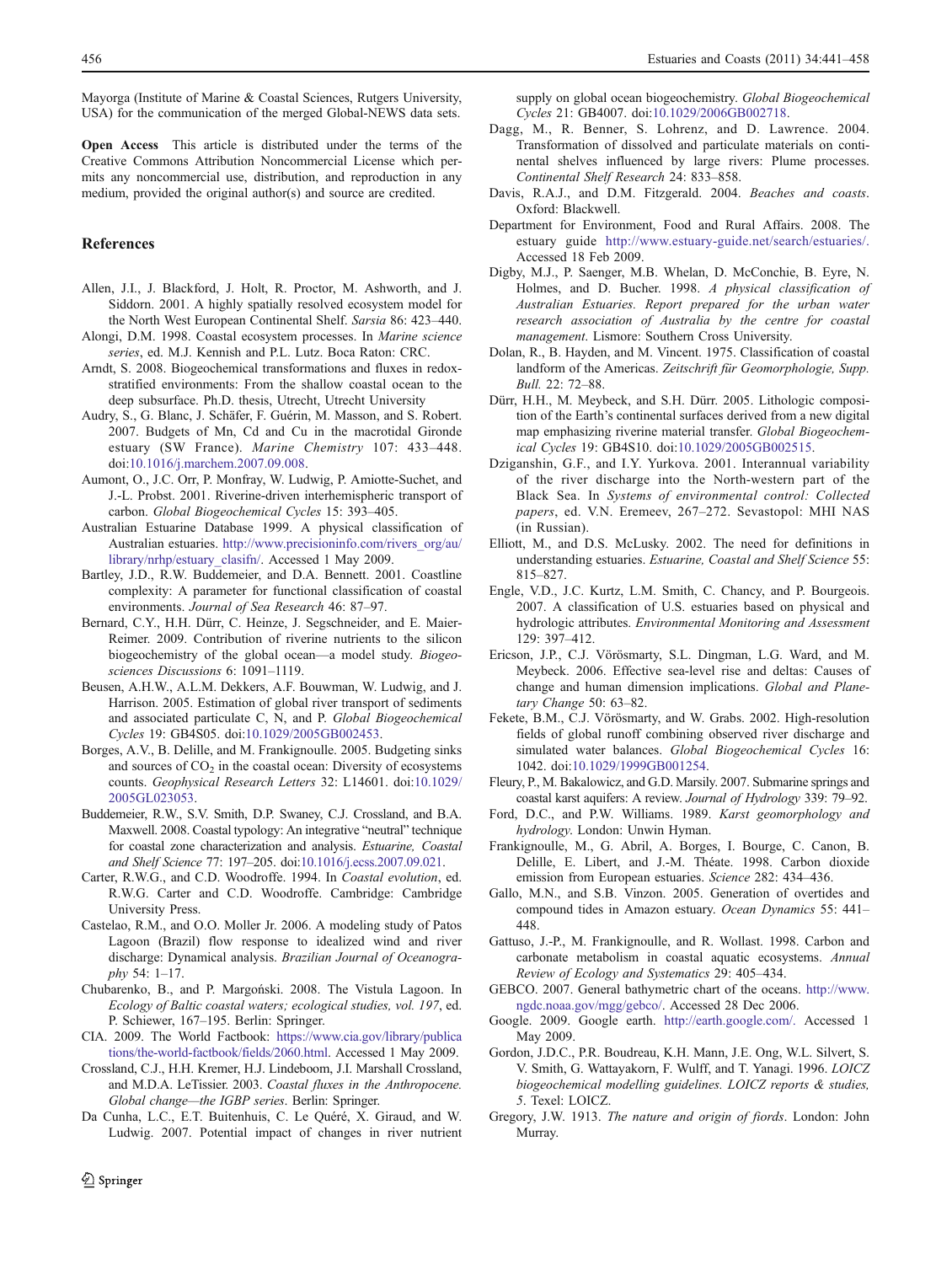- <span id="page-16-0"></span>Grelowski, A., M. Pastuszak, S. Sitek, and Z. Witek. 2000. Budget calculations of nitrogen, phosphorus and BOD5 passing through the Oder estuary. Journal of Marine Systems 25: 221–237.
- Harris, P.T., A.D. Heap, S.M. Bryce, R. Porter-Smith, D.A. Ryan, and D.T. Heggie. 2002. Classification of Australian clastic coastal depositional environments based upon a quantitative analysis of wave, tidal, and river power. Journal of Sedimentary Research 72: 858–870.
- Harrison, P.J., N. Khan, K. Yin, M. Saleem, N. Bano, M. Nisa, S.I. Ahmed, N. Rizvi, and F. Azam. 1997. Nutrient and phytoplankton dynamics in two mangrove tidal creeks of the Indus River delta, Pakistan. Marine Ecology Progress Series 157: 13–19.
- Hayes, M.O. 1979. Barrier island morphology as a function of wave and tide regime. In Barrier islands from the Gulf of St. Lawrence to the Gulf of Mexico, ed. S.P. Leatherman, 1–29. New York: Academic.
- Heinze, C., and E. Maier-Reimer. 1999. The Hamburg oceanic carbon cycle circulation model version "HAMOCC2s" for long time integrations. Technical Report 20. Hamburg: Deutsches Klimarechenzentrum, Modellberatungsgruppe.
- Heinze, C., A. Hupe, E. Maier-Reimer, N. Dittert, and O. Ragueneau. 2003. Sensitivity of the marine biospheric Si cycle for biogeochemical parameter variations. Global Biogeochemical Cycles 17: 3. doi:[10.1029/2002GB001943.](http://dx.doi.org/10.1029/2002GB001943)
- Herak, M., and V.T. Stringfield. 1972. Karst-important karst regions of the Northern Hemisphere. Amsterdam: Elsevier.
- Horton, R., C. Herweijer, C. Rosenzweig, J. Liu, V. Gornitz, and A.C. Ruane. 2008. Sea level rise projections for current generation CGCMs based on the semi-empirical method. Geophysical Research Letters 35: L02715. doi:[10.1029/2007GL032486.](http://dx.doi.org/10.1029/2007GL032486)
- Ivanov, V.V. 1991. The estimation of water reserves in the Arctic estuaries with closed estuarine systems. Problems of Arctic and Antarctic 66: 224–238 (In Russian).
- Kelletat, D.H. 1995. Atlas of coastal geomorphology and zonality. Journal of Coastal Research, 13(special issue):286 pp
- Kempe, S. 1988. Estuaries—their natural and anthropogenic changes. In Scales and global change. SCOPE, ed. T. Rosswall, R.G. Woodmansee, and P.G. Risser, 251–285. New York: Wiley.
- Laruelle, G.G. 2009. Quantifying nutrient cycling and retention in coastal waters at the global scale, Ph D dissertation, Utrecht University.
- Laruelle, G.G., H.H. Dürr, C.P. Slomp, and A.V. Borges. 2010. Reevaluation of air–water exchange of CO2 in the global coastal ocean using a spatially-explicit typology. Geophysical Research Letters 37: L15607. doi:[10.1029/2010GL043691](http://dx.doi.org/10.1029/2010GL043691).
- Laval, B.E., J. Imberger, and A.N. Findikakis. 2005. Dynamics of a large tropical lake: Lake Maracaibo. Aquatic Sciences—Research Across Boundaries 67: 337–349. doi[:10.1007/s00027-005-0778-1.](http://dx.doi.org/10.1007/s00027-005-0778-1)
- Lohrenz, S.E., D.G. Redalje, P.G. Verity, C. Flagg, and K.V. Matulewski. 2002. Primary production on the continental shelf off Cape Hatteras, North Carolina. Deep-Sea Research II 49: 4479–4509.
- Mandelbrot, B. 1967. How long is the coast of Britain? Statistical selfsimilarity and fractional dimension. Science, New Series 156: 636–638. doi:[10.1126/science.156.3775.636](http://dx.doi.org/10.1126/science.156.3775.636).
- Marín, V.H., L.E. Delgado, and P. Bachmann. 2008. Conceptual PHES-system models of the Aysén watershed and fjord. (Southern Chile): Testing a brainstorming strategy. Journal of Environmental Management 88: 1109–1118.
- McKee, B.A., R.C. Aller, M.A. Allison, T.S. Bianchi, and G.C. Kineke. 2004. Transport and transformation of dissolved and particulate materials on continental margins influenced by major rivers: Benthic boundary layer and seabed processes. Continental Shelf Research 24: 899–926.
- Meybeck, M., and H.H. Dürr. 2009. Cascading filters of river material from headwaters to regional seas: The European example. In Watersheds, Bays, and Bounded Seas—the science and management of semi-enclosed marine systems, SCOPE series 70, ed. E. R. Urban Jr., B. Sundby, P. Malanotte-Rizzoli, and J.M. Melillo, 115–139. Washington: Island Press.
- Meybeck, M., H.H. Dürr, J. Vogler. 2004. River/coast relations in European regional seas. Eurocat WP 5.3. Report.
- Meybeck, M., H.H. Dürr, and C.J. Vörosmarty. 2006. Global coastal segmentation and its river catchment contributors: A new look at land–ocean linkage. Global Biogeochemical Cycles 20: GB1S90. doi[:10.1029/2005GB002540](http://dx.doi.org/10.1029/2005GB002540).
- Moll, A., and G. Radach. 2003. Review of three-dimensional ecological modelling related to the North Sea shelf system part 1: Models and their results. Progress in Oceanography 57: 175-217.
- Monbet, Y. 1992. Control of phytoplankton biomass in estuaries a comparative analysis of microtidal and macrotidal estuaries. Estuaries 15: 563–571.
- Mortazavi, B., R.L. Iverson, W. Huang, F.G. Lewis, and J.M. Caffrey. 2000. Nitrogen budget of Apalachicola Bay, a bar-built estuary in the northeastern Gulf of Mexico. Marine Ecology Progress Series 195: 1–14.
- NASA. 2006. SeaWiFS. [http://oceancolor.gsfc.nasa.gov/SeaWiFS/](http://oceancolor.gsfc.nasa.gov/SeaWiFS/BACKGROUND/) [BACKGROUND/.](http://oceancolor.gsfc.nasa.gov/SeaWiFS/BACKGROUND/) Accessed 12 Apr 2007.
- New York Times. 1992. Times atlas of the world: Comprehensive edition, 9th ed. New York: New York Times.
- Nixon, S.W., J.W. Ammerman, L.P. Atkinson, V.M. Berounsky, G. Billen, W.C. Boicourt, W.R. Boynton, T.M. Church, D.M. Ditoro, R. Elmgren, J.H. Garber, A.E. Giblin, R.A. Jahnke, N.J. P. Owens, M.E.Q. Pilson, and S.P. Seitzinger. 1996. The fate of nitrogen and phosphorus at the land–sea margin of the North Atlantic Ocean. Biogeochemistry 3: 141–180.
- Rabouille, C., F.T. Mackenzie, and L.M. Ver. 2001. Influence of the human perturbation on carbon, nitrogen, and oxygen biogeochemical cycles in the global coastal ocean. Geochimica et Cosmochimica Acta 65: 3615–3641.
- Schwartz, M.L. 2005. Encyclopedia of coastal science. Dordrecht: Springer.
- Seitzinger, S.P., J.A. Harrison, E. Dumont, A.H.W. Beusen, and F.B. A. Bouwman. 2005. Sources and delivery of carbon, nitrogen, and phosphorus to the coastal zone: An overview of global Nutrient Export from Watersheds (NEWS) models and their application. Global Biogeochemical Cycles 19: GB4S01. doi[:10.2029/2005GB002606](http://dx.doi.org/10.2029/2005GB002606).
- Selvam, V. 2003. Environmental classification of mangrove wetlands of India. Current Science 84: 757–765.
- Sheldon, J.E., and M. Alber. 2006. The calculation of estuarine turnover times using freshwater fraction and tidal prism models: A critical evaluation. Estuaries and Coasts 29: 133–146.
- Slomp, C.P., and P. Van Cappellen. 2004. Nutrient inputs to the coastal ocean through submarine groundwater discharge: Controls and potential impact. Journal of Hydrology 295: 64–86.
- SMHI. 2009. Swedish Oceanographic Data Center, [http://www.smhi.](http://www.smhi.se/cmp/jsp/polopoly.jsp?d=5431&l=sv) [se/cmp/jsp/polopoly.jsp?d=5431&l=sv.](http://www.smhi.se/cmp/jsp/polopoly.jsp?d=5431&l=sv) Accessed 1 May 2009.
- Smith, W.H.F., and D.T. Sandwell. 1997. Global seafloor topography from satellite altimetry and ship depth soundings, version 9.1b. [http://topex.ucsd.edu/marine\\_topo/.](http://topex.ucsd.edu/marine_topo/.) Accessed 20 Dec 2007.
- Smith, S.V., and J.T. Hollibaugh. 1993. Coastal metabolism and the oceanic carbon balance. Reviews of Geophysics 31: 75–89.
- Solidoro, C., R. Pastres, and G. Cossarini. 2005. Nitrogen and plankton dynamics in the lagoon of Venice. Ecological Modelling 184: 103–124.
- Sørnes, T.A., and D.L. Aksnes. 2006. Concurrent temporal patterns in light absorbance and fish abundance. Marine Ecology Progress Series 325: 181–186.
- Stewart, J.S. 2000. Tidal energetics: Studies with a barotropic model. Ph.D. thesis, Boulder: University of Colorado.
- Sweeting, M.M. 1972. Karst landforms. London: Macmillan.
- Syvitski, J.P.M., D.C. Burrell, and J.M. Skei. 1987. Fjords: processes and products. New York: Springer.
- Talaue-McManus, L.T., S.V. Smith, and R.W. Buddemeier. 2003. Biophysical and socio-economic assessments of the coastal zone: